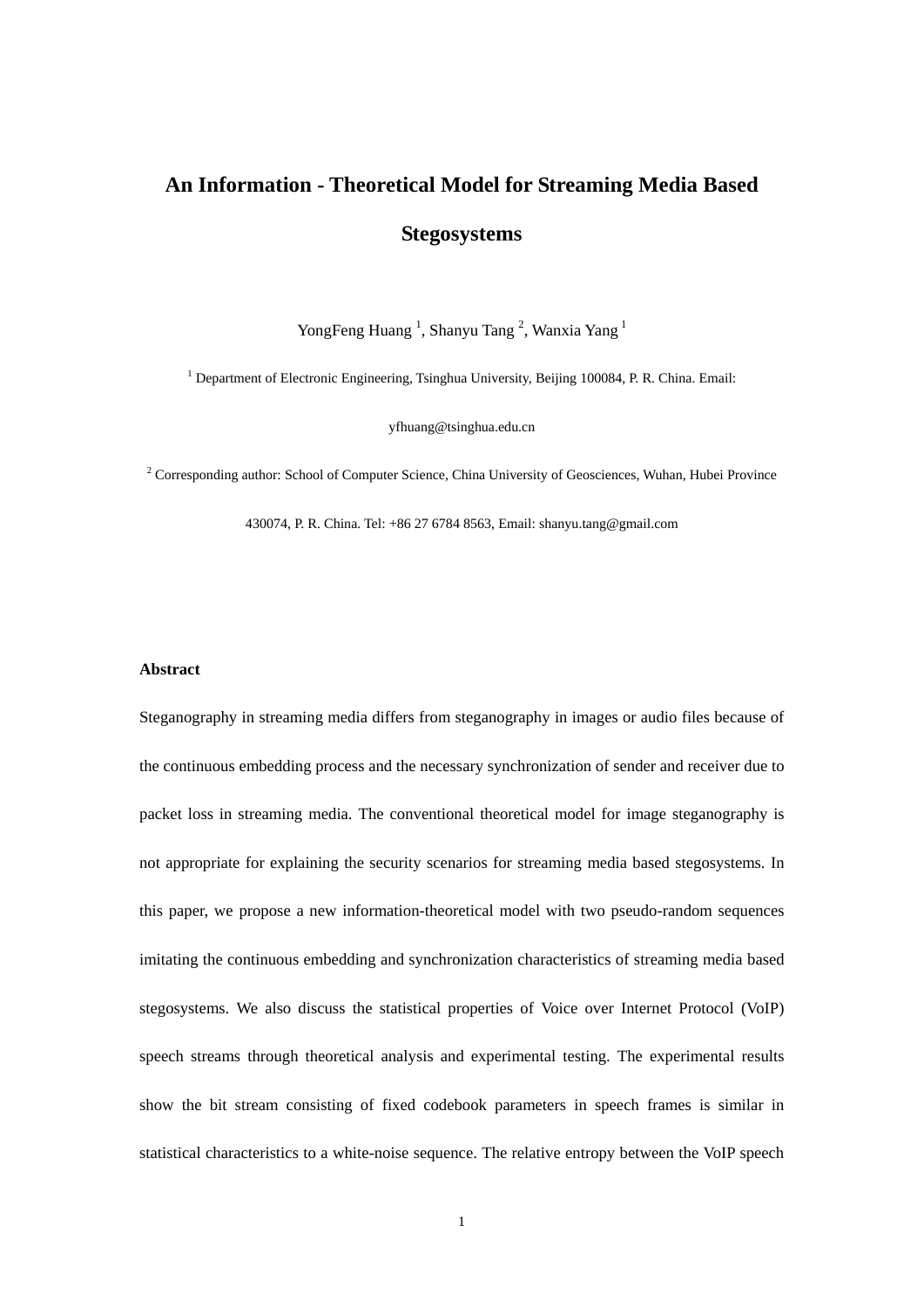stream and the embedded secret message has been found to be zero. This leads us to conclude that the proposed streaming media based stegosystem is secure against statistical detection; in other words, the statistical measures cannot detect the existence of the secret message embedded in VoIP speech streams.

**Keywords:** steganography, steganographic model, VoIP

# **1. Introduction**

Modern steganography seeks to provide a covert communication channel between two communicating parties over a public network. With the upsurge of multimedia applications on the Internet, steganography in streaming media has become the focus of attention in the research field of information security. Multimedia objects have been found to be perfect candidates for use as cover objects. This is largely due to the fact that multimedia objects often have a highly redundant representation, which usually permits the addition of significantly large amount of stego-data by means of simple and subtle modifications that preserve the perceptual content of the underlying cover object.

Shannon [1] first considered secrecy systems from the viewpoint of information theory, and identified three types of secret communications which he described as (i) concealment systems, (ii) privacy systems, and (iii) cryptographic systems. On concealment systems, i.e. steganography,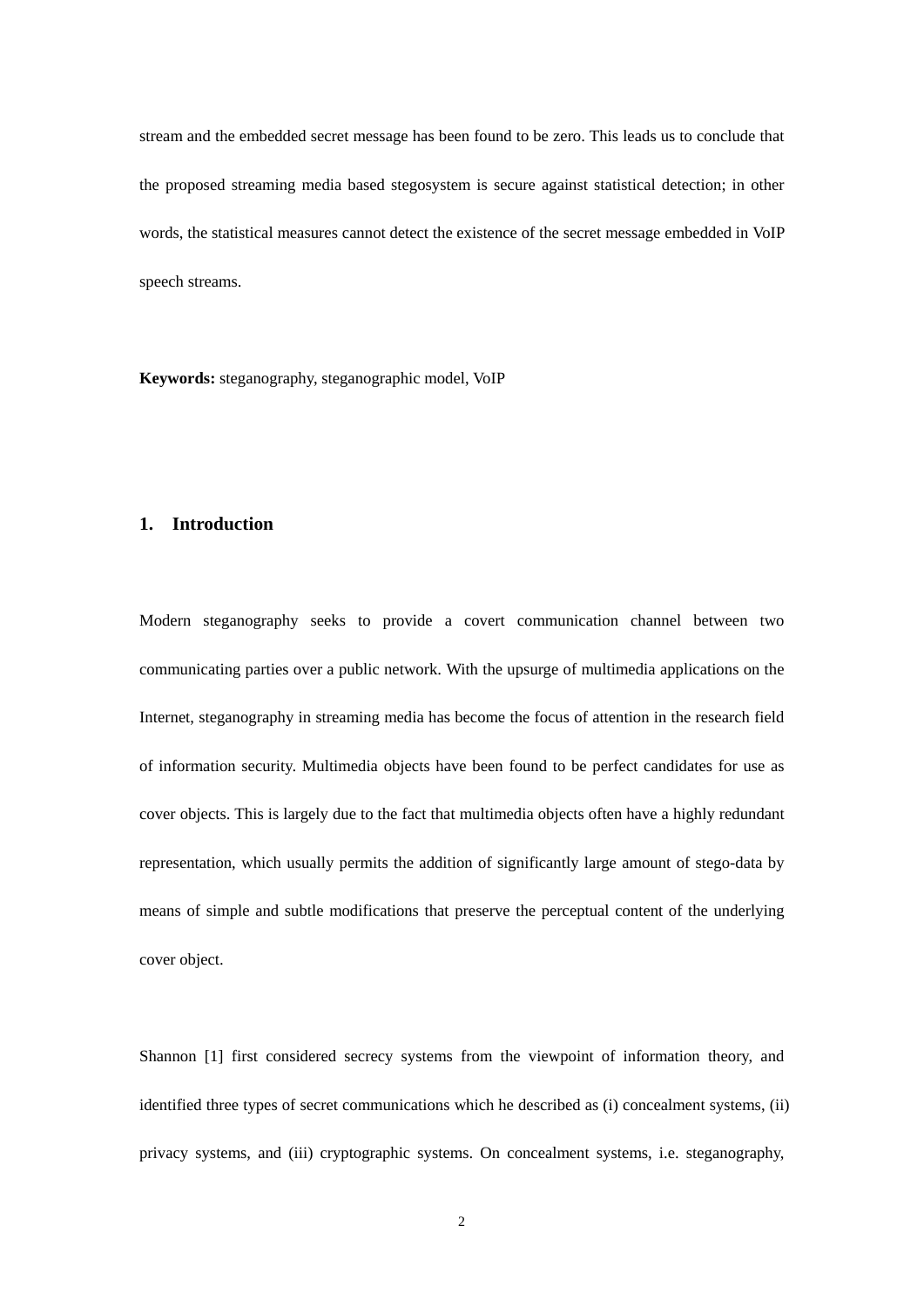Shannon stated that such 'systems are primarily a psychological problem' and did not consider them further.

Over the past ten years, several theoretical models for information hiding have been proposed; for example, the modelling of the security of steganographic systems suggested by Federrath et al [2]. Most models [3][4][5] focused on protecting the signal sources of communication for steganographic systems based on watermarking and fingerprinting. However, little effort has been made to model the secret communication process.

Cachin examined secret communications from an information theoretical viewpoint. Cachin's model [6] is the first to explicitly require that the stego-text distribution is indistinguishable from the cover-text distribution to an adversary. He assumed the adversary's decision is based on statistical hypothesis testing as to whether the stego-object is drawn from the distribution of the cover object. He defined conditions for both a perfectly secure and an  $\varepsilon$ -secure stegosystems, under which the relative probability is either zero or negligible that the adversary cannot detect the existence of a covert communication.

However, Cachin's model is not suitable for the real-time covert communications over public networks where streaming media play an essential role due to the following reasons:

a) Streaming media are dynamic data chunks of a series of IP packets, and secret messages can be embedded dynamically in some packets of media streams. Information hiding in streaming media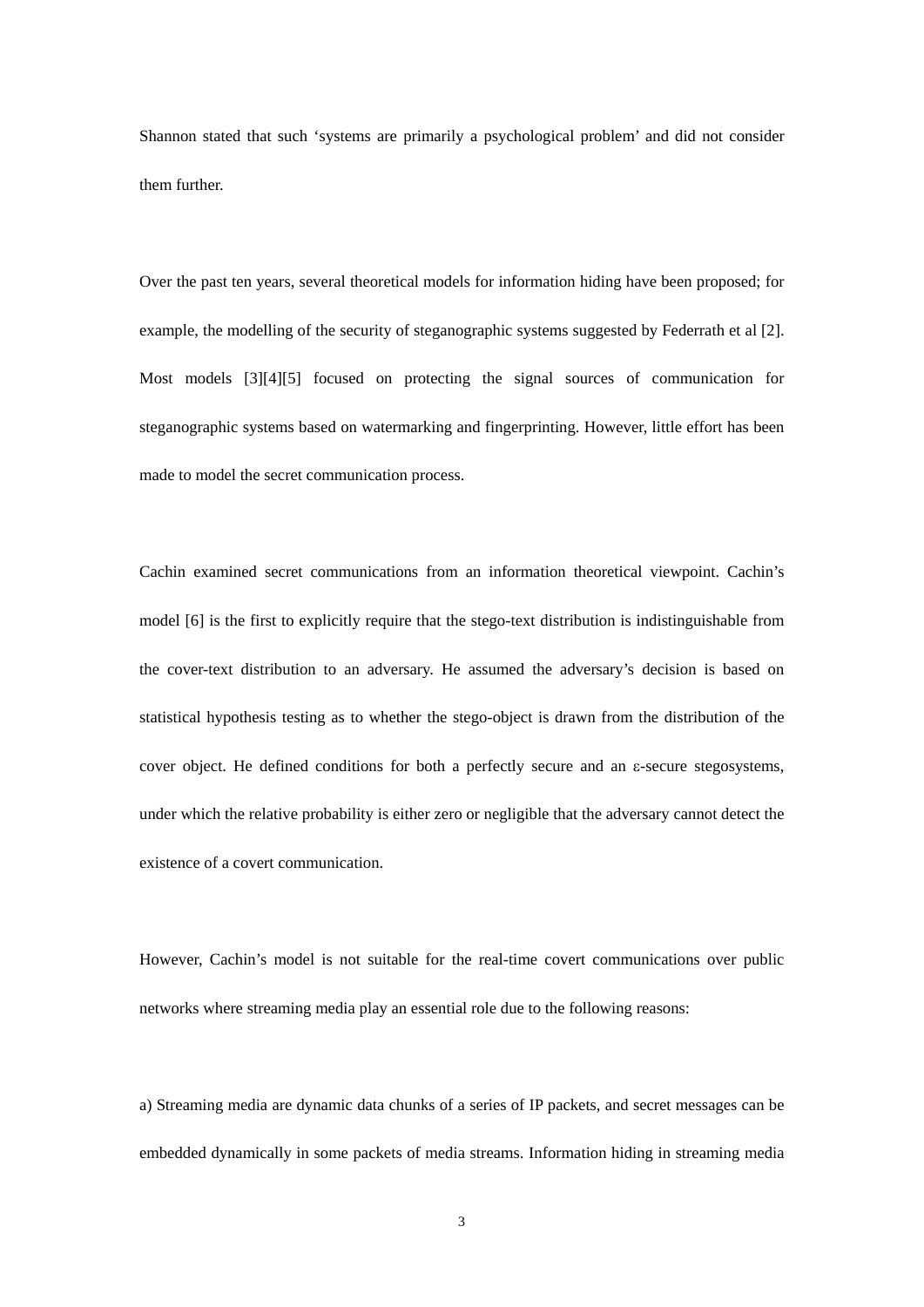is a continuous embedding process, and it requires both the communicating parties to continually negotiate a series of encrypted-keys. As Cachin's model assumes the stego object is encrypted by a simple key only, this conventional model does not meet the requirements of managing the series of keys.

b) In a real-time covert communication, the synchronization between embedding and extracting is one of the major problems since packet loss occurs in streaming media. Large message data will likely be split across multiple packets. The message data split across multiple packets may arrive out of order, and one or more parts of the data split across multiple packets may not arrive at all. Therefore, the receiver should know where to extract the secret message from the cover object (*i.e.* which packets of media streams). But Cachin's model falls short of synchronization mechanisms.

c) Under the same constraints on security, a covert communication over streaming media needs larger embedding capacities and higher embedding rates in comparison with watermarking and fingerprinting. Cachin's model failed to address how to enhance the embedding capacity for steganography in streaming media.

In an attempt to overcome the problems of the above-mentioned model for image steganography, a new information theoretical model for steganography in streaming media is proposed in this study. Our proposed model introduces two pseudo-random sequences imitating the continuous embedding process and the necessary synchronization of sender and receiver due to packet loss in streaming media. For verification purposes, the proposed model was applied to a VoIP based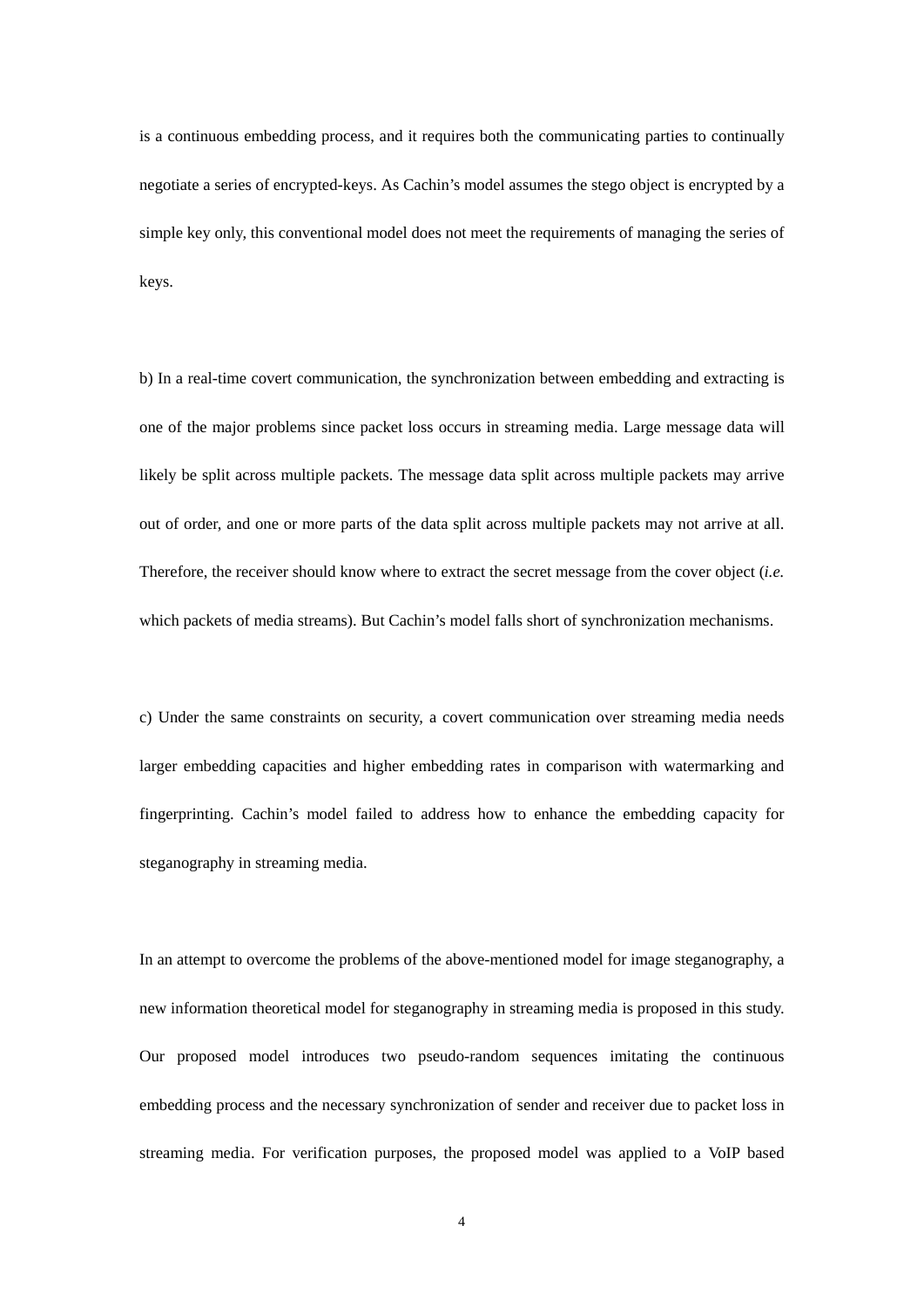stegosystem, i.e. a real-time covert communication over the Internet. According to our model, streaming media based stegosystems have been proved to be  $\varepsilon$ -secure against a passive adversary. Experimental results for the passive adversary detection are also included in this paper.

The rest of this paper is organised as follows. In Section 2 Cachin's steganographic model is analysed. Section 3 describes our information theoretical model for steganography in streaming media. The application of the proposed model to VoIP based stegosystems and a number of statistical experiments on VoIP speech streams are detailed in Section 4. Section 5 presents passive adversary tests using  $\mu$  detection on VoIP based stegosystems. Finally, Section 6 concludes with a summary and directions for future work.

#### **2. Analysis of Cachin's Model**

Following the approach of information theory, Cachin viewed the adversary's task of distinguishing between a normal cover object (like an image) and a stego object containing a secret message as a problem of hypothesis testing. Cachin presented a mathematical description of the statistical distance between the cover object and the stego object from the viewpoint of the relative entropy [6]. He also defined conditions for both a perfectly secure and an  $\varepsilon$ -secure stegosystems. The stegosystem suggested by Cachin is shown in Figure 1.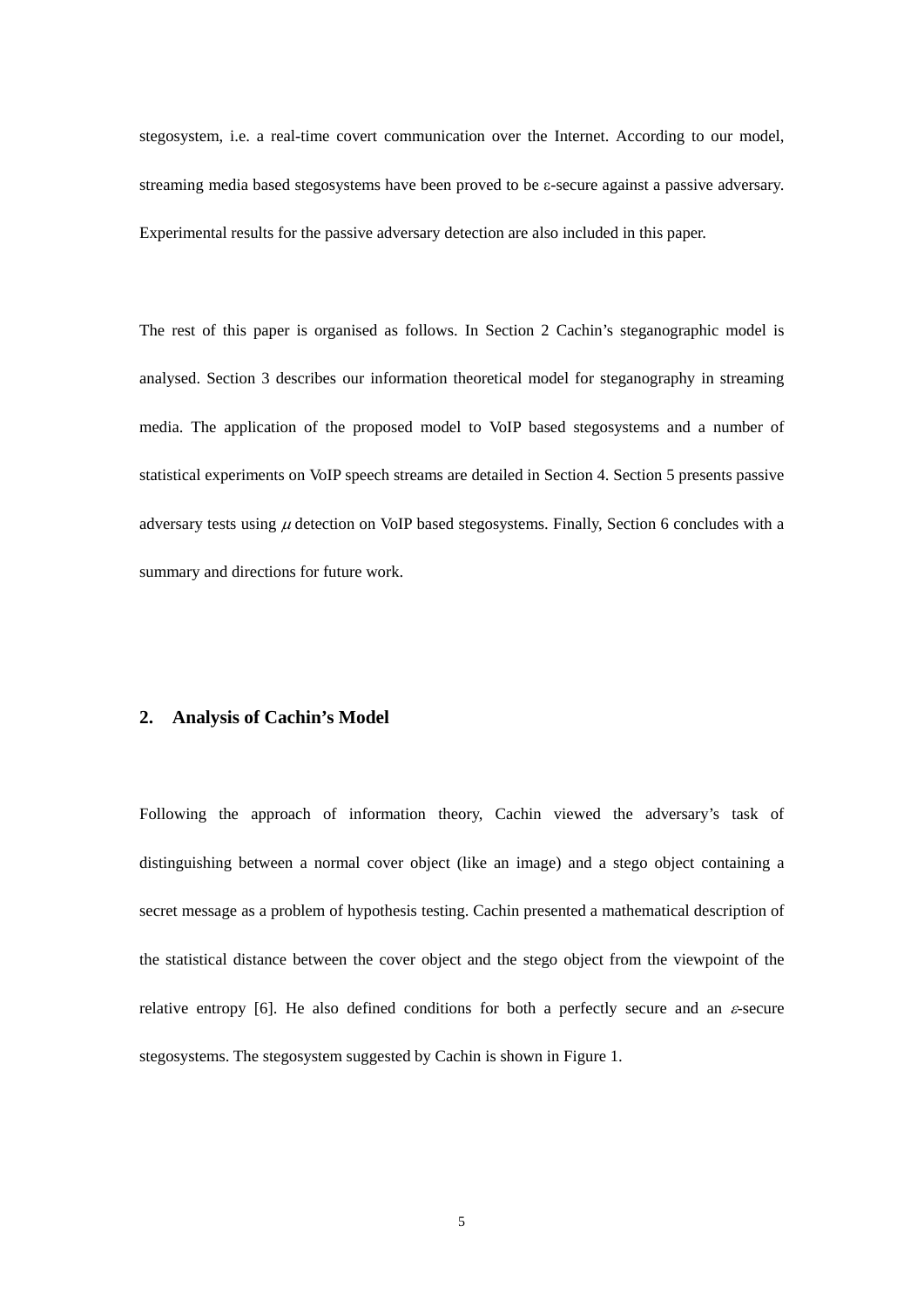

Figure 1: Cachin's steganographic model

Definition 1. A stegosystem with covertext *C* and stegotext *S* (Figure 1) is called  $\varepsilon$ -secure against a passive adversary if the relative entropy  $D(P_C || P_S) \leq \varepsilon$ . If  $\varepsilon = 0$ , the stegosystem is regarded as perfectly secure.

In the above definition, 
$$
D(P_C \parallel P_S) = \sum_{q \in Q} P_C(q) \log \frac{P_C}{P_S}
$$
, where  $P_C$  and  $P_S$  are the probability

distributions of the covertext *C* and the stegotext *S*, respectively, and *Q* is the space of possible measurements. Cachin considered Eve's decision performance using the theory of hypothesis testing; the two errors that can be made in a decision are called a type I error and a type II error. If Eve fails to detect the stegotext *S*, she makes a type II error, and its probability is denoted by  $\beta$ . The opposite error is that Eve decides that Alice sent stegotext although it was a legitimate cover text, and its probability is denoted by  $\alpha$ . And the binary relative entropy is given by

$$
d(\alpha, \beta) = \alpha \log \frac{\alpha}{1-\beta} + (1-\alpha) \log \frac{1-\alpha}{\beta}.
$$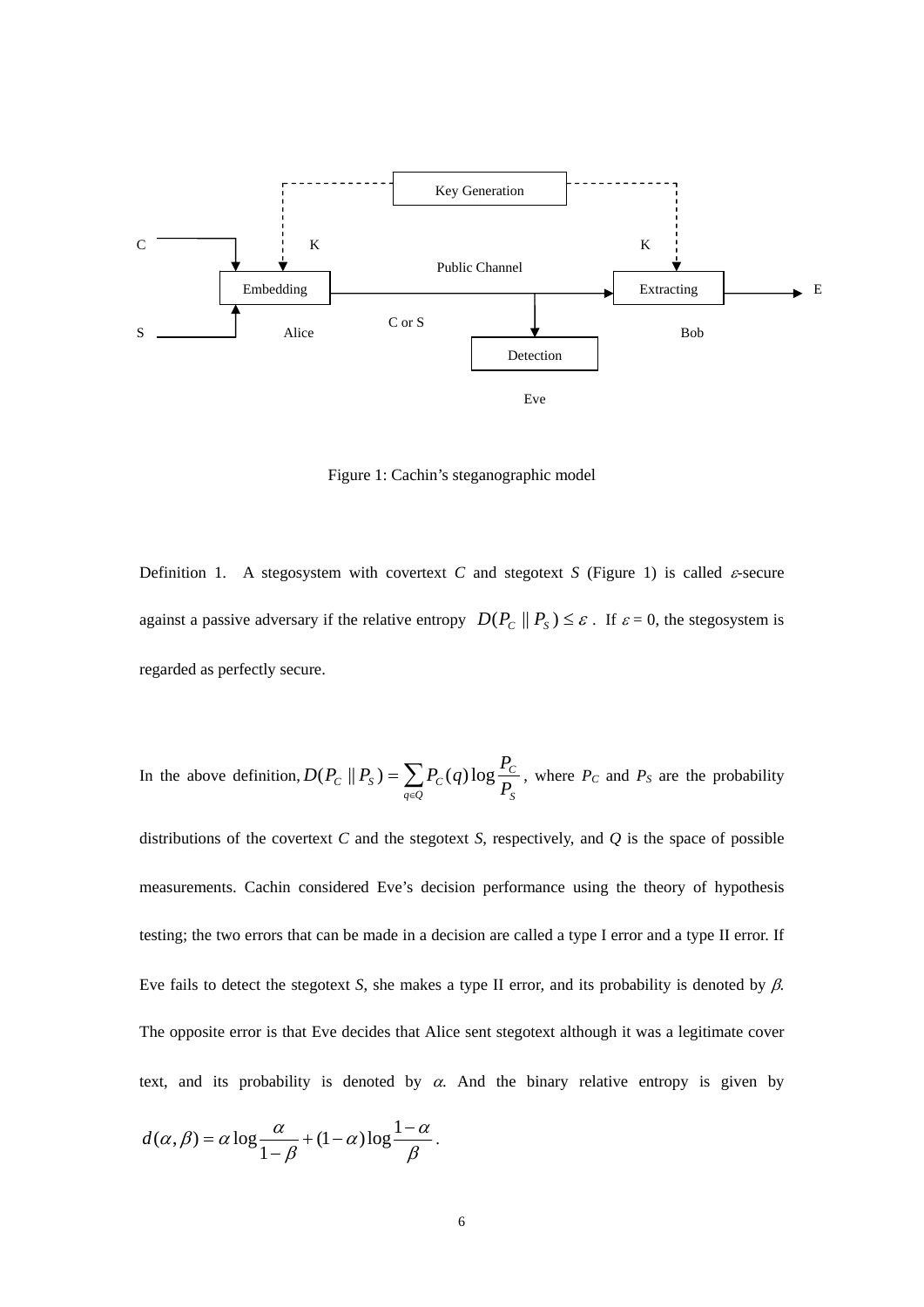Lemma 1. Let  $P_{Q_0}$  and  $P_{Q_1}$  be two plausible probability distributions over the space of possible measurements *Q*. For any function  $f: Q \to T$ , if  $T_0 = f(Q_0)$  and  $T_1 = f(Q_1)$ , then  $D(P_{T_0} || P_{T_1}) \leq D(P_{Q_0} || P_{Q_1}).$ 

Theorem 1. In a stegosystem that is  $\varepsilon$ -secure against a passive adversary, the probability  $\beta$  that the adversary does not detect the presence of the hidden message and the probability  $\alpha$  that the adversary falsely announces the presence of the hidden message satisfy  $d(\alpha, \beta) \leq \varepsilon$ . In particular, if  $\alpha = 0$ , then  $\beta \geq 2^{-\varepsilon}$ .

The above analysis can lead to the following inferences:

a) Given a cover text *C*, Alice constructs the embedding function from a binary partition of the covertext space  $C'$  such that both parts are assigned approximately the same probability under  $P_C$ . In other words, the mathematical description of  $\varepsilon$  is given by

$$
\varepsilon = \min_{C \subseteq C} \left| \sum_{c \in C} P_C(c) - \sum_{c \notin C} P_C(c) \right| \tag{1}
$$

The sender designs an embedding algorithm in such a way that the two parties of the stegosystem should have the same probability distribution.

b) The physical meaning of  $\varepsilon$  depicts the statistical distance between the cover object and the secret message. It has an intrinsic characteristic, which can be used to quantify the security of the stegosystem. A small value of  $\varepsilon$  means the statistical distance is small and it is more difficult for the adversary to use a statistical method to detect the hidden secret message, the stegosystem is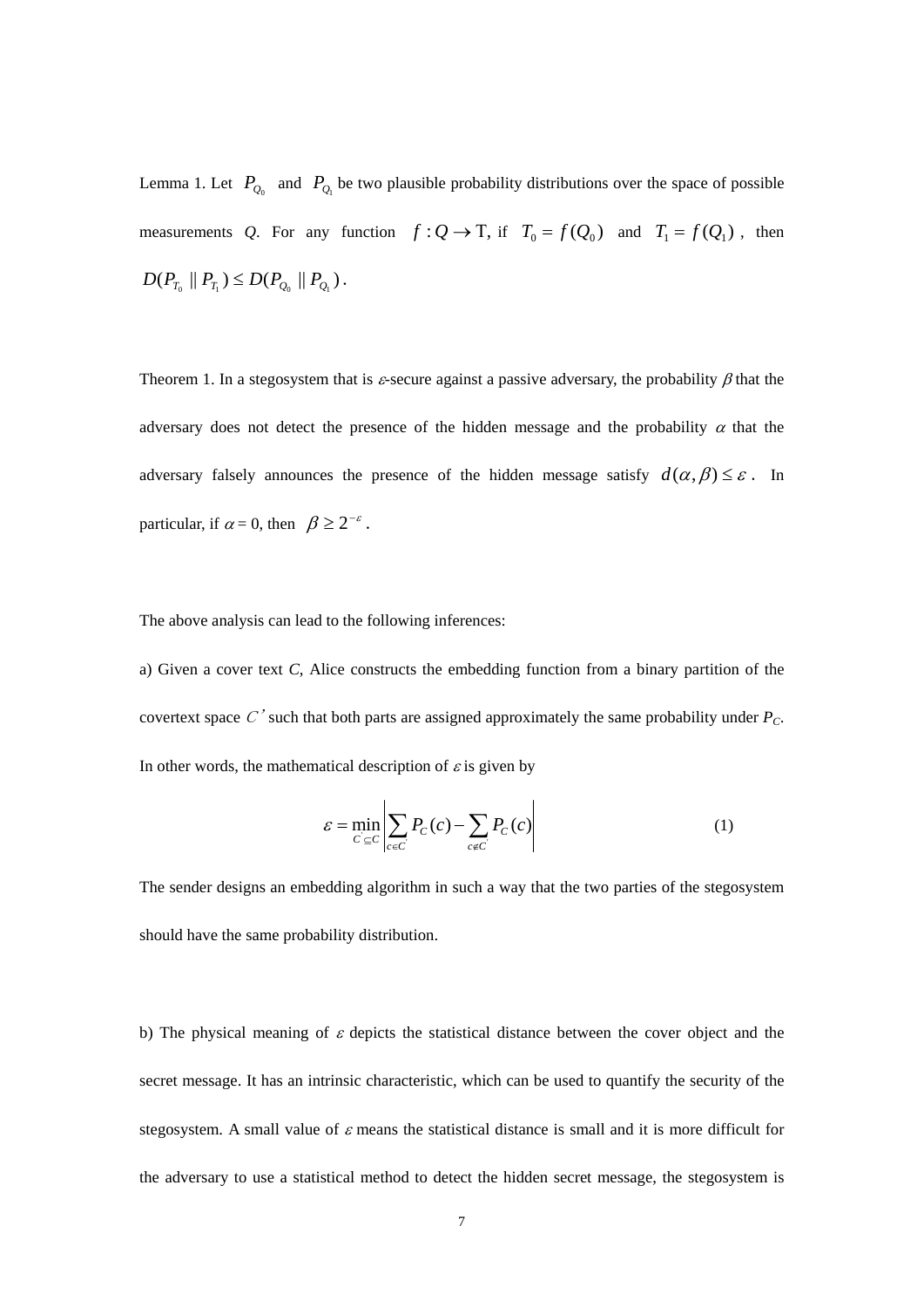then regarded as  $\varepsilon$  secure. If  $\varepsilon = 0$  and  $\beta = 1$ , the adversary would never detect the secret message; in this case, the stegosystem can be called 'perfectly secure'.

### **3. Our Proposed Steganographic Model**

As stated in Introduction, Cachin's stego-model is not applicable to streaming media based stegosystems. Streaming media are different from traditional cover objects, such as plaintext files, images in BMP or JPEG format, and audio files in WAV or MP3 format [7-10]. The former can be used for dynamically embedding secret messages in IP packets in a real-time manner, but the latter are static cover objects in which secret messages are embedded statically.

Because of packet loss in streaming media based stegosystems, both the communicating parties need to periodically negotiate the private key so as to continuously transmit the secret message. However, Cachin's model is not capable of addressing the continuous negotiation of the private key in the streaming media based stegosystems. In addition, Cachin's model falls short of synchronization mechanisms, so that the receiver would not be able to identify what packets of streaming media contain part of or a secret message.

To tackle the above problems, we propose a new theoretical model with two pseudo-random sequences for steganography in streaming media. One sequence is used as the private-key for encrypting a secret message; the other sequence is utilised to provide the necessary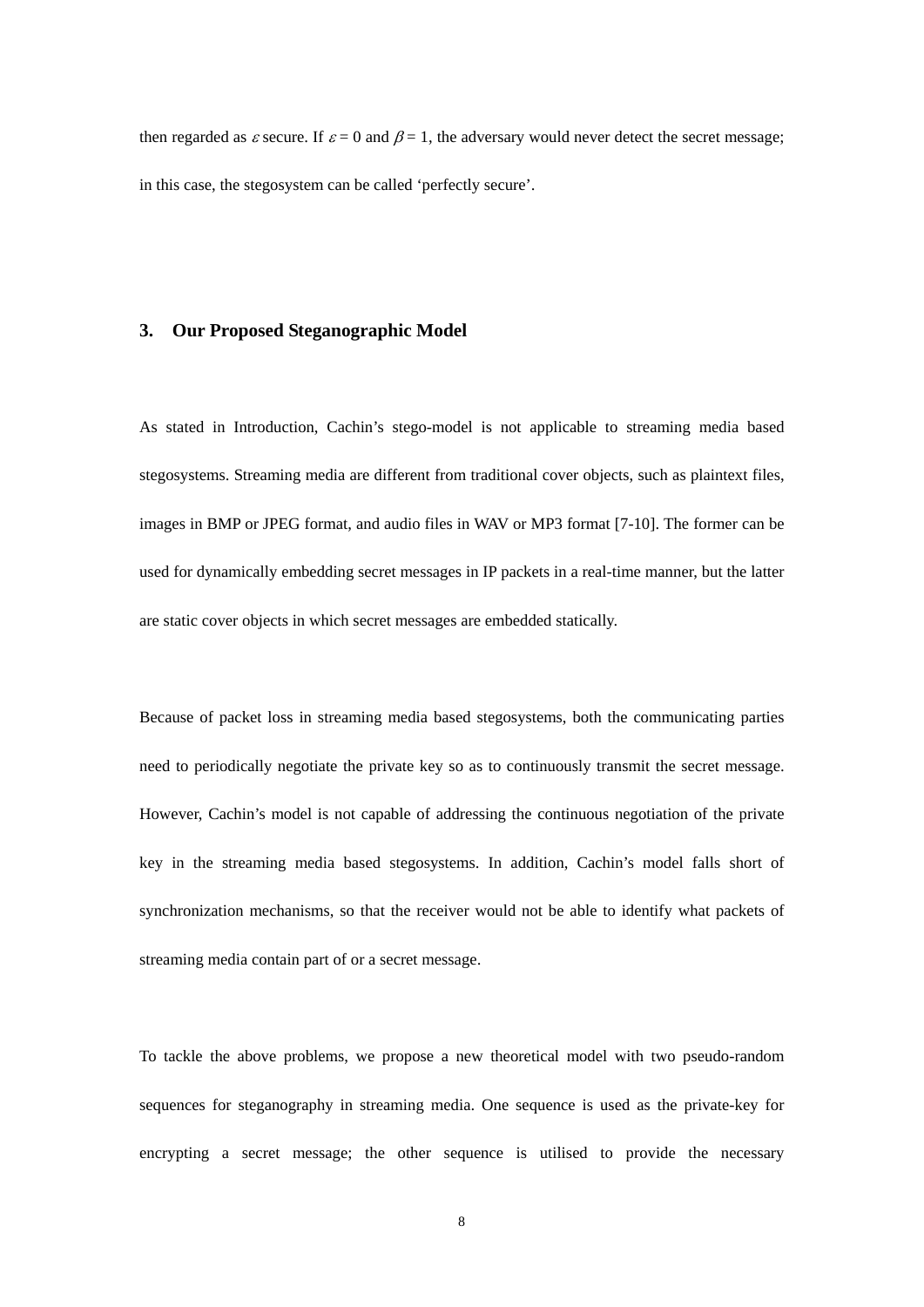synchronization of sender and receiver in streaming media. The proposed model is applicable to VoIP based stegosystems, and can then be used to analyse the security of the stegosystems. The details of the proposed model for steganography in streaming media are described below.



Figure 2: The proposed model for steganography in streaming media

Assuming that Alice and Bob share two key sequences (set of variables),  $A = a_0 a_1 a_2 ...$  and  $B = b_0 b_1 b_2 \dots$ , respectively. The sequence *A* is an *N*-level *M* pseudo-random sequence with the period of  $(2^n - 1)$ ; and in one period the "1" appearance probability is  $\eta = 2^{n-1} / (2^n - 1)$ . The sequence  $B$  is the shifting sequence of the sequence  $A$ . The sequence  $B$  is used as the encryption key while the sequence *A* is used to imitate the necessary synchronization of sender and receiver in covert communications. In other words, the sequence *A* is used to decide what packets of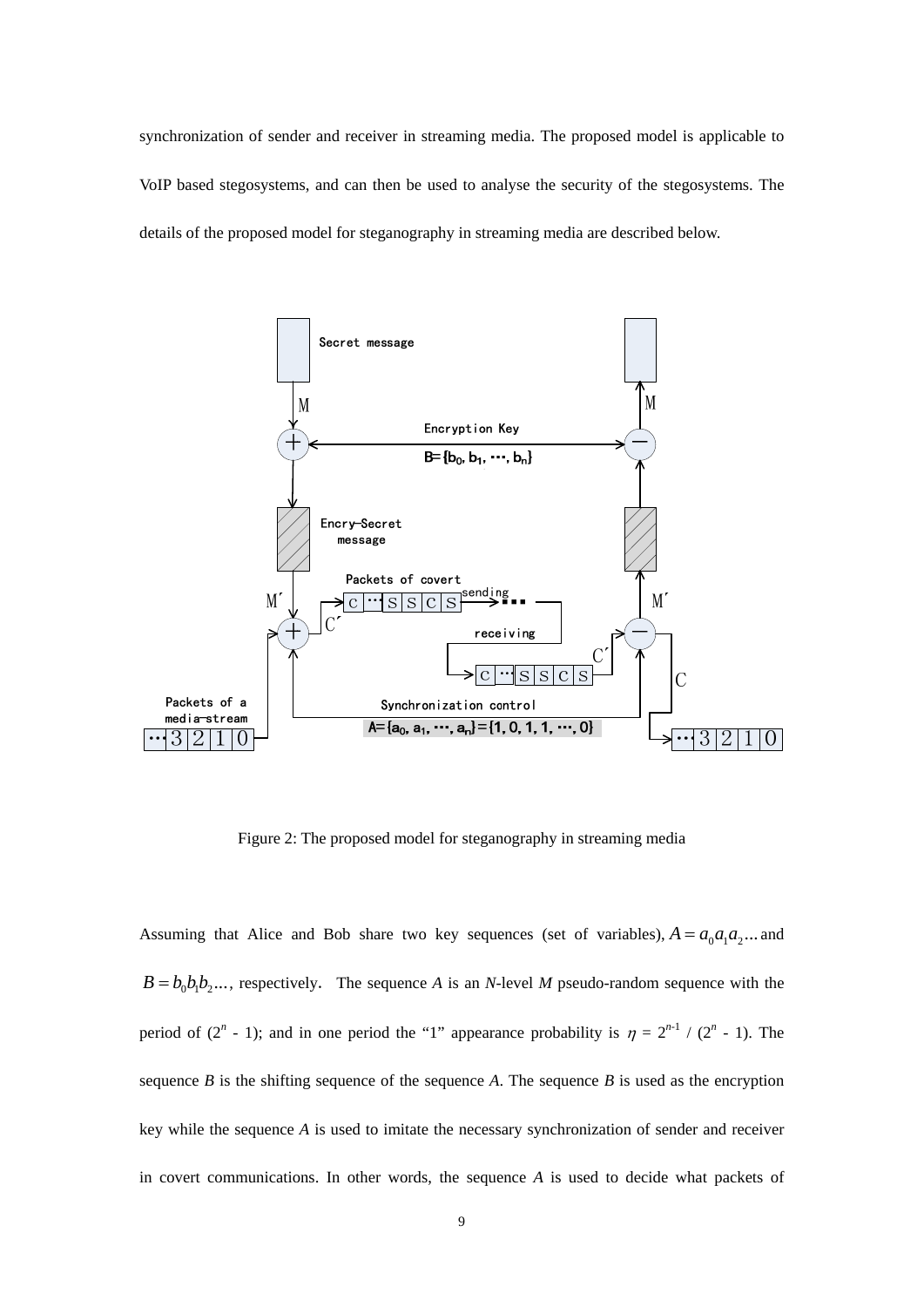streaming media are used for embedding secret messages. For the *i*th packet of a media-stream, for example, if  $a_i = 0$  Alice sends an 'innocent' packet *C* of the media-stream; if  $a_i = 1$ , Alice then sends a stego packet *S* containing a secret message. Figure 2 is the schematic description of the proposed model for steganography in streaming media.

The statistical distance between the cover object and the secret message can be expressed as  $=\sum_{q\in Q_0}\! P_{C}(q)-\sum_{q\notin Q_0}$ 0  $q \notin Q_0$  $(q) - \sum P_c(q)$  $q \in Q_0$  *q*  $\in Q$  $\mathcal{E} = \sum P_c(q) - \sum P_c(q)$ ,  $Q_0 \subset Q$ , where  $P_c$  is the probability distribution of the cover

object,  $Q_0$  is a plausible space, and  $Q$  is the total space of possible measurements. Assuming Alice and Bob share  $Q_2 \subset Q$ , let  $\sum_{q \in Q_2} P_C(q) =$ 2  $(q)$ *q Q*  $P_c(q) = \eta$ ,  $Q_3 = Q - Q_2$ , where  $Q_2$  and  $Q_3$  are the observation spaces in relation to the stego object and the cover object respectively. It is often appropriate to model an information source as a stochastic process *U*. If the message sent in the *i*th packet is denoted by  $U_t$ , the stochastic process  $\{U_t, t = 0,1,2,...\}$  represents the stego-packet *S* or the cover-packet *C*. Then the total probability distribution of the secret message sent over the space *Q* is given by

$$
P_U(q) = P(T \in Q_2)P_S(q) + P(T \in Q_3)P_C(q) = P(a_i \in Q_2)P_S(q) + P(a_i \in Q_3)P_C(q)
$$
 (2)

It becomes  $P_{U}(q) = \eta P_{S}(q) + (1 - \eta) P_{C}(q)$ . As

$$
P_{S}(q) = \begin{cases} P_{C}(q)/1 + \varepsilon, & q \in \mathcal{Q}_{0} \\ P_{C}(q)/1 - \varepsilon, & q \in \mathcal{Q}_{1} \end{cases}
$$
 (3)

where  $Q_0$  and  $Q_1$  are two plausible spaces of possible measurements, then

$$
P_U(q) = \begin{cases} \eta \frac{P_C(q)}{1+\varepsilon} + (1-\eta)P_C(q) = P_C(q) \frac{1+\varepsilon(1-\eta)}{1+\varepsilon}, & q \in Q_0 \\ \eta \frac{P_C(q)}{1-\varepsilon} + (1-\eta)P_C(q) = P_C(q) \frac{1-\varepsilon(1-\eta)}{1-\varepsilon}, & q \in Q_1 \end{cases}
$$
(4)

Following information theory, the relative entropy between the cover object and the stego object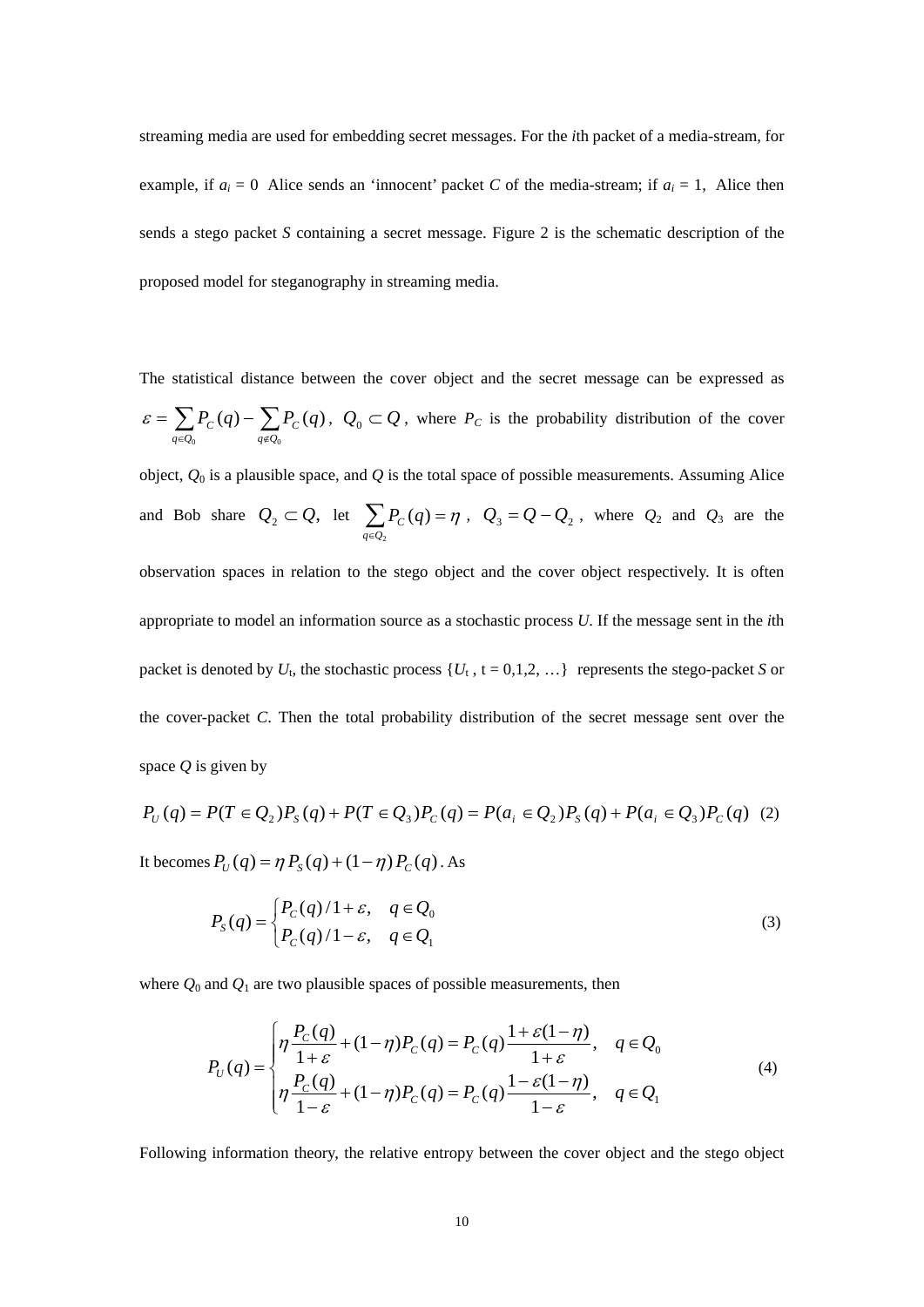for steganography in streaming media is given by

$$
D(P_C || P_U) = \sum_{q \in Q} P_C(q) \log \frac{P_C(q)}{P_U(q)}
$$
  
= 
$$
\sum_{q \in Q_0} P_C(q) \log \frac{1+\varepsilon}{1+\varepsilon(1-\eta)} + \sum_{q \in Q_1} P_C(q) \log \frac{1-\varepsilon}{1-\varepsilon(1-\eta)}
$$
  
= 
$$
\frac{1+\varepsilon}{2} \log \left[ \frac{1+\varepsilon}{1+\varepsilon(1-\eta)} \right] + \frac{1-\varepsilon}{2} \log \left[ \frac{1-\varepsilon}{1-\varepsilon(1-\eta)} \right]
$$
  

$$
\leq \frac{1+\varepsilon}{2} \left[ \frac{\varepsilon \eta}{1+\varepsilon(1-\eta)} \right] + \frac{1-\varepsilon}{2} \left[ \frac{-\varepsilon \eta}{1-\varepsilon(1-\eta)} \right] = \frac{\varepsilon^2 \eta^2}{1-\varepsilon^2 (1-\eta)^2}
$$
(5)

For a *N*-level *M* pseudo-random sequence,  $\eta = 1/2$ , equation (5) becomes

$$
D(P_C \parallel P_U) \le \varepsilon^2 / (4 - \varepsilon^2)
$$
\n<sup>(6)</sup>

The relative entropy  $D(P_C || P_U)$  does satisfy the condition defined in Definition 1, i.e.

$$
D(P_C \parallel P_U) \le \varepsilon^2 / (4 - \varepsilon^2) \le \varepsilon \tag{7}
$$

Therefore, equation (7) proves the proposed model for steganography in streaming media is  $\varepsilon$ secure against a passive adversary.

# **4. Application of Our Model to VoIP Based Stegosystems**

This section details the application of our proposed model to a VoIP based stegosystem, and the statistical properties of VoIP speech streams which were studied using theoretical analysis and experimental testing.

#### **4.1 Theoretical analysis of statistical characteristics of VoIP stegosystems**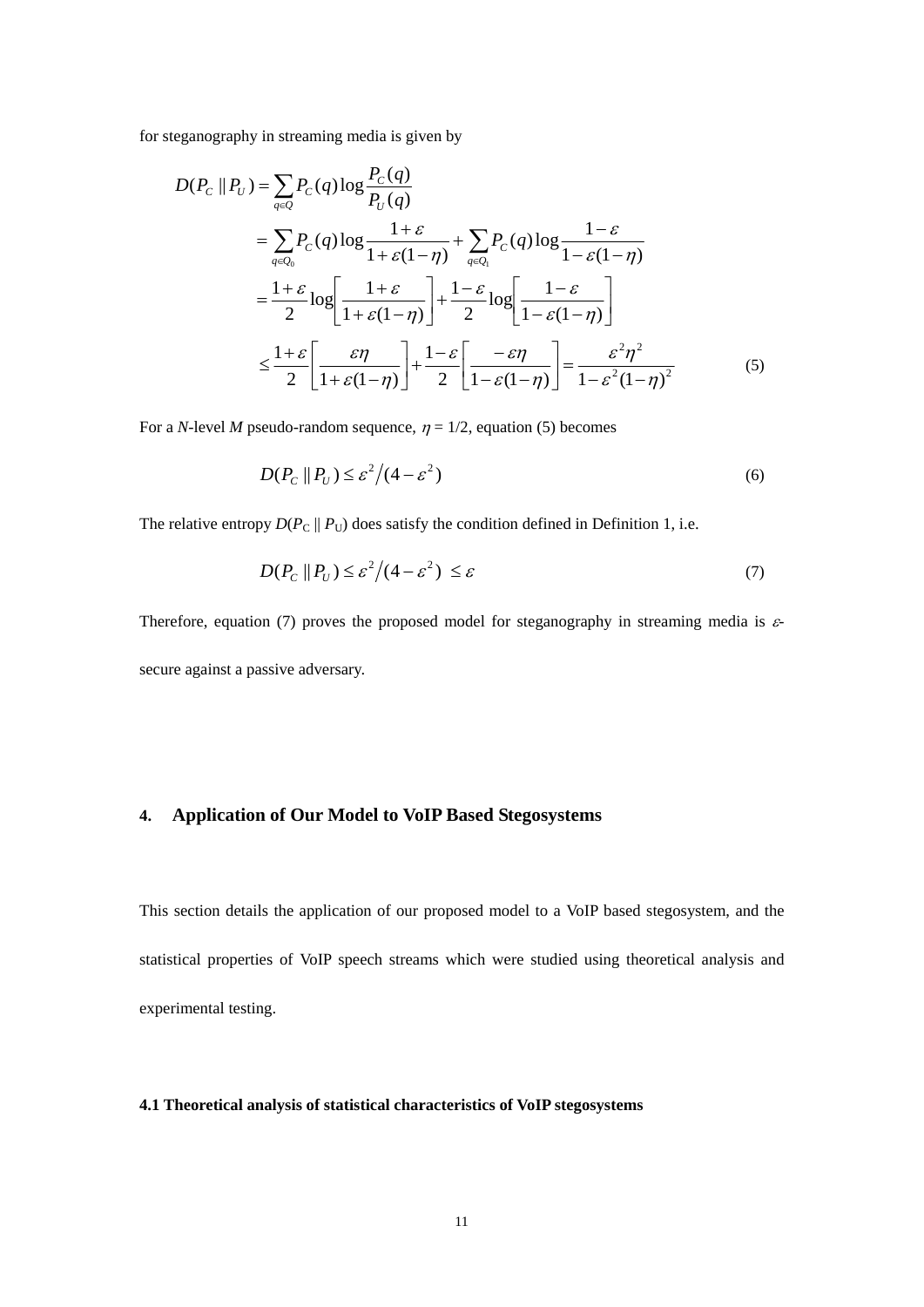Suppose a VoIP stegosystem uses a speech codec of G.729a. A VoIP stream consists of a number of speech frames, which have a parameter called Fixed Codebook. A secret message can be embedded in some bits of the Fixed Codebook in speech frames. According to G.729a codec algorithms, Fixed Codebook describes the quantitative error between the raw speech and the predicted speech, and the end of the signal process model is a linear prediction error filter. The

transfer function of the linear prediction error filter is defined as  $A(z) = 1 - \sum_{i=1}^{p} a_i z^{-1}$ *i*  $A(z) = 1 - \sum a_i z^{-i}$ 1  $(z) = 1 - \sum a_i z^{-i}$ , where  $a_i$  is

the coefficient. The output  $e(n)$  of the error filter is the difference between the raw speech  $s(n)$  and the predicted speech  $\hat{s}(n)$ , given by

$$
e(n) = s(n) - \hat{s}(n) = s(n) - \sum_{i=1}^{p} a_i s(n-i)
$$
 (8)

where  $\hat{s}(n)$  is denoted by a linear combination of overpass samples,  $s(n-1)$ ,  $s(n-2)$ , ...,  $s(n-p)$ . Rearranging equation (8) yields

$$
s(n) = e(n) + \sum_{i=1}^{p} a_i s(n-i)
$$
\n(9)

Replacing *n* with  $(n - j)$  equation (9) becomes

$$
s(n-j) = e(n-j) + \sum_{i=1}^{p} a_i s(n-j-i)
$$
\n(10)

Because the mean square error  $E[e^2(n)]$  of the output  $e(n)$  has to be minimized, the partial derivative of the coefficient  $a_i$  can be obtained from  $E[e^2(n)]$  by setting the partial derivative

with respect to  $a_j$  to zero, i.e.  $\frac{\partial E[e^2(n)]}{\partial a_j} = 0, 1 \le j \le p$  $E|e^2(n$ *j*  $=0, 1 \leq j \leq$  $\widehat{o}$  $\frac{\partial E[e^2(n)]}{\partial n} = 0, 1 \le j \le p$  . It has

$$
\frac{\partial E[e^2(n)]}{\partial a_j} = -2E[e(n)s(n-j)] = 0.
$$
 Substituting equation (10) into this formula obtains: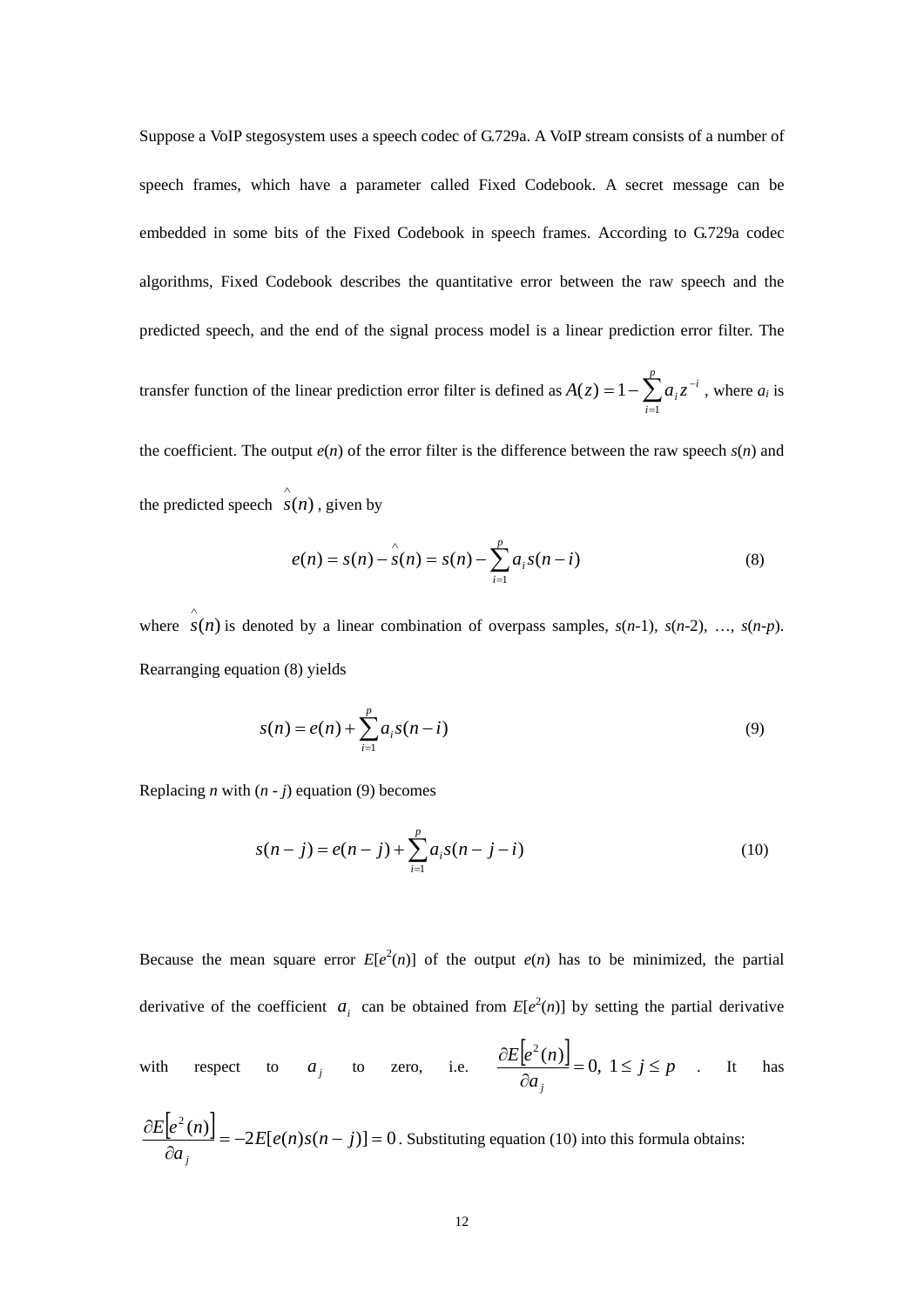$$
E\left[e(n)\cdot\left[e(n-j)+\sum_{i=1}^{p}a_{i}s(n-j-i)\right]\right]=0 \Rightarrow E\left[e(n)e(n-j)+\sum_{i=1}^{p}a_{i}e(n)s(n-j-i)\right]=0
$$
 (11)

Since  $e(n)$  is the linear combination of  $s(n)$ , if P is big enough, equation (11) derives

$$
\sum_{i=1}^{p} a_i e(n) s(n-j-i) = 0
$$
\n(12)

Equation (12) indicates that  $E[e(n)e(n-j)] = 0, j \ge 1$  is tenable. So we can infer that the output of the error filter,  $e(n)$ , is of linear independence, which means the predicted quantitative error has the characteristics of a white-noise sequence. In fact, the purpose of adjusting the filter coefficient, according to the principle of the minimum error variance, is to make the output  $e(n)$  to be a white-noise sequence.

#### **4.2 Experimental simulation of statistical characteristics of VoIP stegosystems**

Three statistical methods used for analysing data redundancy in this study are "0/1" probability, "0/1" jumping frequency and run-length [11].

#### **1) "0/1" probability of speech streams**

The "0/1" probability method requires the calculations of "0" and "1" numbers appearing in a VoIP speech stream as well as their proportions. The proportions of "0/1" probabilities ought to be equal if all samples are independent [13].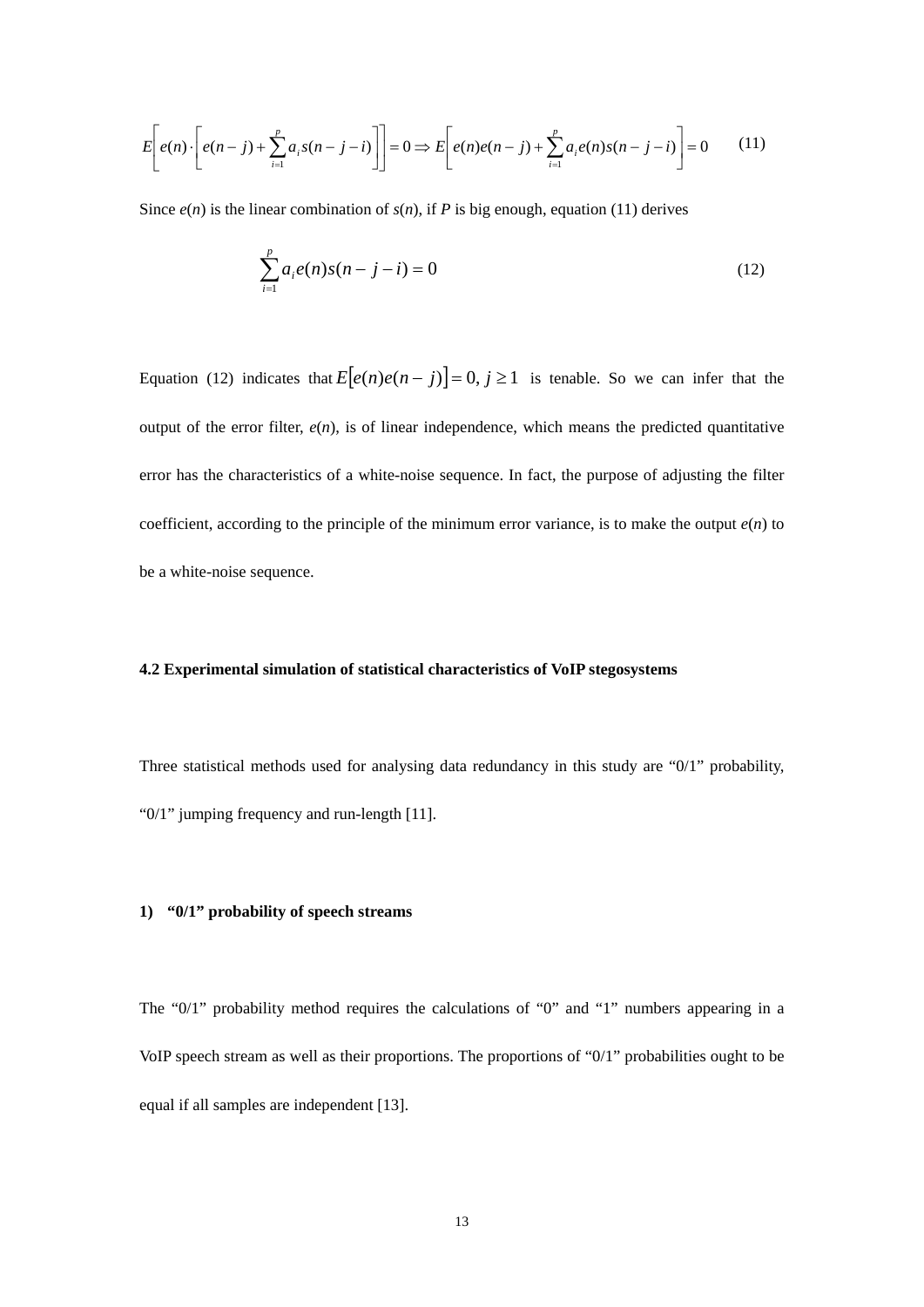|                 | Sample1  | Sample <sub>2</sub> | Sample <sub>3</sub> | Sample4  |
|-----------------|----------|---------------------|---------------------|----------|
| "1" probability | 0.503062 | 0.478601            | 0.511638            | 0.495734 |
| "0" probability | 0.496938 | 0.521399            | 0.488362            | 0.504266 |

Table 1: The "0/1" probabilities of Fixed Codebook parameters in G.729a speech samples

Let *N* be the frame length of a speech stream. Assuming the speech stream *Y* is divided into *L* frames,  $Y_1Y_2Y_3 \ldots Y_L$ . The probability of '1' appearing in the speech stream *Y* is given by

$$
Y_{p1} = \frac{1}{LN} \sum_{i=0}^{L-1} \sum_{j=0}^{N-1} y_{i,j}
$$
 (13)

where  $y_{i,j}$  is the *j*th (*j* = 1, 2, …, *N*) column value in the *i*th (*i* = 1, 2, …, *L*) frame. Table 1 lists the "0/1" probabilities of Fixed Codebook parameters calculated using equation (13) for four different G.729a speech samples. The statistical results indicate that Fixed Codebook parameters have similar "0" and "1" probabilities, which is in accord with the distributive characteristics of a pseudo-random sequence.

#### **2) The jumping frequency of "0/1" in speech streams**

The jumping frequency of "0/1" is the number of "0" and "1" switching in the same column of the neighbouring frames in a speech stream. Assuming an initialisation  $Y_{0,j} = 0$ , then  $(j) = \frac{1}{I} \sum_{i=1}^{L-1}$ =  $=\frac{1}{I}\sum_{i,j}y_{i,j}-y_{i-}$ 1 1  $, j$   $\mathcal{Y}_{i-1, j}$  $1\frac{L}{2}$  $CZR(j) = \frac{1}{L} \sum_{i=1}^{L} |y_{i,j} - y_{i-1,j}|$ . Figure 3 shows the jumping frequency of "0/1" distribution

pattern with 80 bits in a frame. The results indicate the "0/1" jumping frequency of the Fixed Codebook in speech frames is high and close to 1. This is probably due to the randomicity of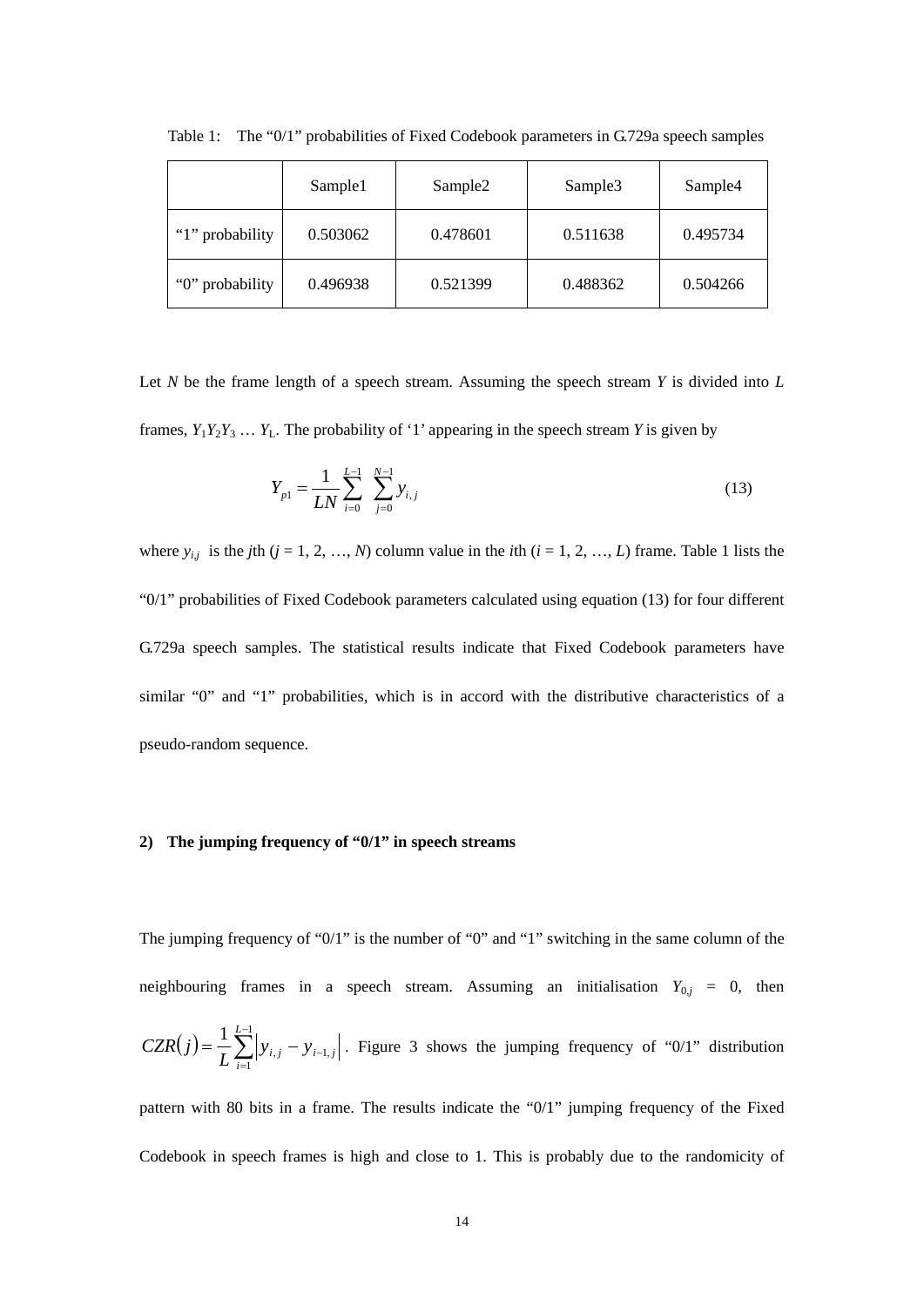Fixed Codebook. This phenomenon can also be demonstrated by the run-length of Fixed Codebook in speech streams, as detailed in the next section.



Figure 3: The jumping frequency of "0/1" in a G.729a speech stream

#### **3) Run-length statistical method**

The run-length statistical method was used to calculate the run-length of continuous "0" or "1" appearing in a bit stream. Assuming the bit stream  $b_1, b_2, b_3 \cdots$  satisfies the following equation:

$$
\begin{cases}\n b_k \neq b_{k-1} \\
b_{k+i} = b_{k+i-1}, \quad i = 1, 2, \cdots, R-1 \\
b_{k+R} \neq b_{k+R-1}\n\end{cases}
$$
\n(14)

In other words, the run-length of the bit stream is equal to the number of bits from  $b_k$  to  $b_{k+R-1}$ , where  $R$  denotes the run-length of the bit stream. Figure 4 shows the run-lengths of Fixed Codebook in four G.729a speech streams. The statistical results indicate that the run-lengths of all the four speech streams are very small. For example, up to 50% of the run-lengths of "1" equal 1. The run-lengths of "0" are quite similar to the run-lengths of "1" for all the used samples. These findings mean the experimental results are in agreement with the distributive characteristics of a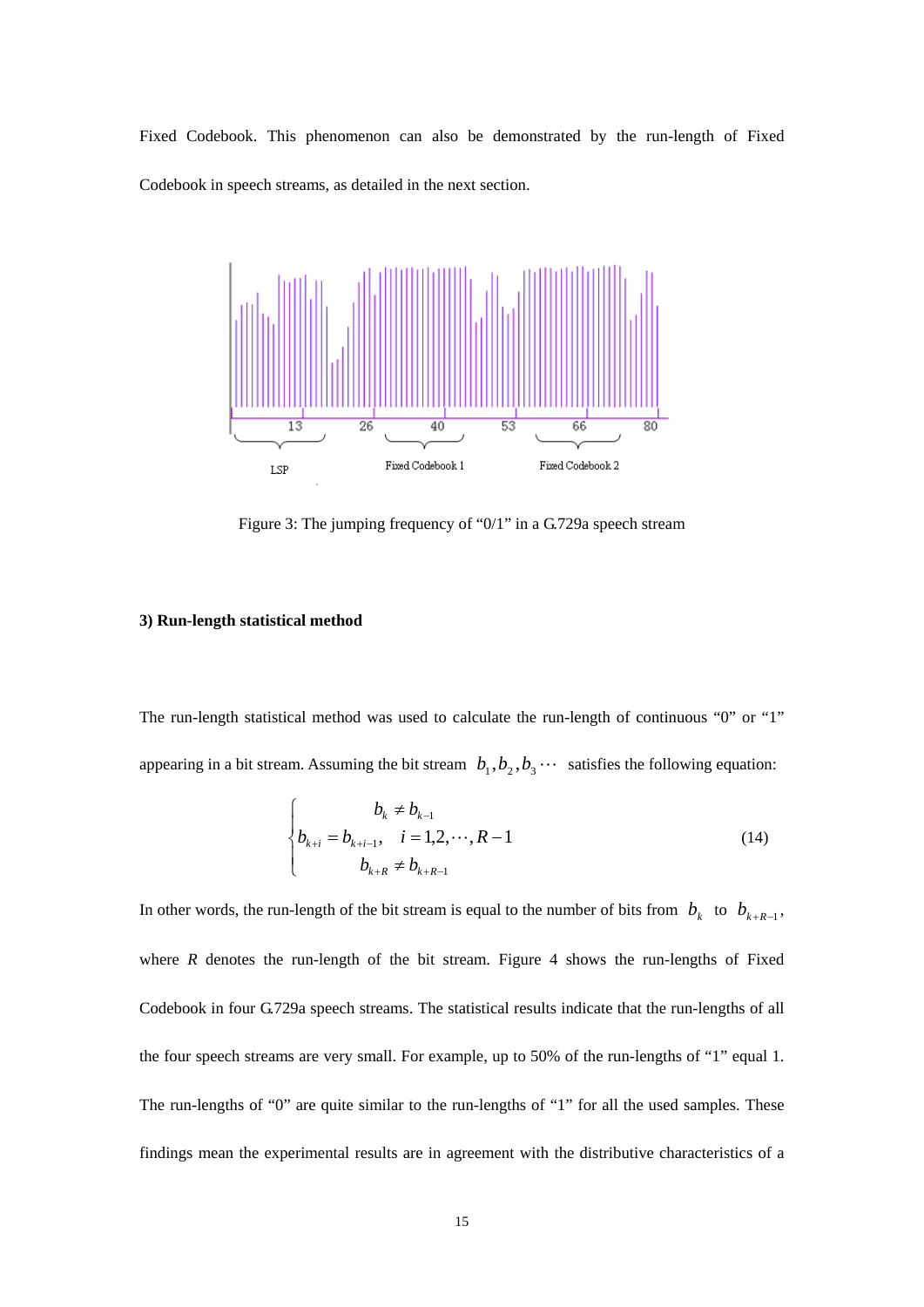pseudo-random sequence. The results also prove the bit stream consisting of Fixed Codebook in G.729.a speech frames is similar to a white-noise sequence.

#### **4.3** *-***Secure against a passive adversary in VoIP based stegosystems**

The theoretical analysis and experimental simulation described above indicate that the linear prediction error filter can be regarded as a counter-approximate process [14], and also prove that the filter parameter  $A(z)$  can be adjusted to make the output  $e(n)$  analogous to a white-noise sequence. In addition, the statistical characteristics of the stego-objects containing secret messages are also similar to a white-noise sequence. According to the definition of  $\varepsilon$  in equation (1), it is reasonable to infer that the packets of VoIP streams have the same statistical characteristics as the encrypted secret messages; that is, the relative entropy that represents the statistical distance between the speech stream and the secret message is close to zero. Therefore, VoIP based stegosystems are determined to be 'perfectly secure' against statistical detection providing the secret messages are encrypted before embedding. This proves our proposed steganographic model is appropriate for describing the security of streaming media based stegosystems.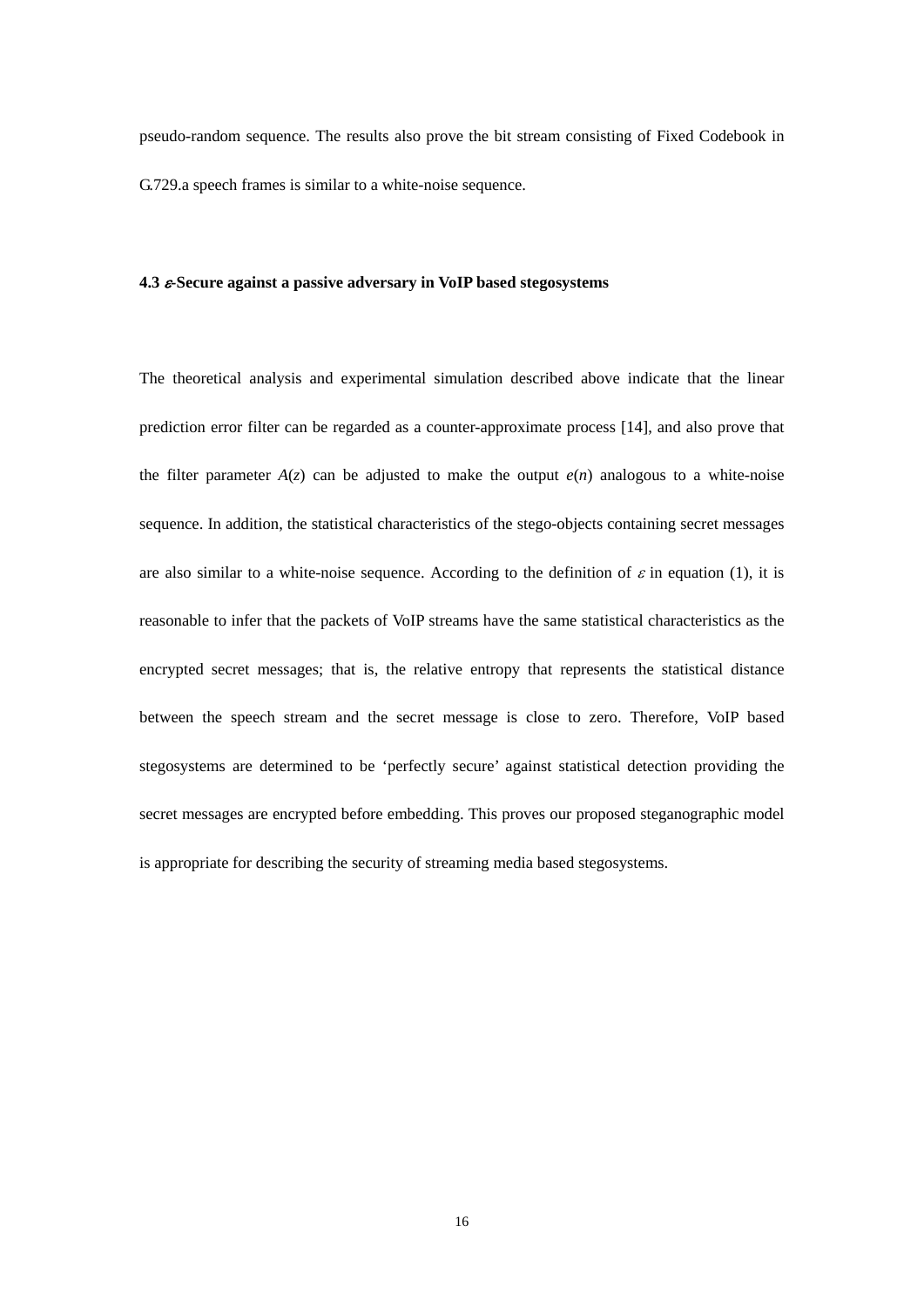| SUM:                                              | 26289                     | 25967<br>SUM:          | 25385                                            | 27655                 |
|---------------------------------------------------|---------------------------|------------------------|--------------------------------------------------|-----------------------|
| <u>Run_length</u>                                 | 6179                      | 6421                   | <u>Run_length</u><br>6609                        | 633                   |
|                                                   |                           | $\frac{1}{2}$          | 3345                                             |                       |
|                                                   |                           |                        |                                                  |                       |
|                                                   |                           |                        |                                                  |                       |
|                                                   |                           |                        |                                                  |                       |
|                                                   |                           |                        |                                                  |                       |
|                                                   |                           |                        |                                                  |                       |
| 45678                                             |                           | 456789                 |                                                  |                       |
|                                                   |                           |                        |                                                  |                       |
|                                                   |                           |                        |                                                  |                       |
|                                                   |                           | ū                      |                                                  |                       |
|                                                   |                           |                        |                                                  |                       |
|                                                   |                           |                        |                                                  |                       |
| <b>RUN Number</b>                                 | ÷                         | $\frac{28}{15}$        | <b>RUN Number</b>                                | Ξ                     |
| Maximum Run_length: 19<br>P=print F=write to file |                           |                        | Maximum Run_length: 1<br>P=print F=write to file | $\frac{19}{28}$<br>16 |
|                                                   |                           |                        |                                                  |                       |
|                                                   |                           |                        |                                                  |                       |
|                                                   |                           |                        |                                                  |                       |
|                                                   |                           |                        |                                                  |                       |
| SUM:                                              | 71834                     | 68566<br><b>SUM:</b>   | 69601                                            | 70799                 |
| Run_length                                        |                           |                        |                                                  |                       |
|                                                   | 16473                     | 17300<br>1             | Run_length<br>17521                              | 17315                 |
|                                                   | 8665                      |                        |                                                  |                       |
|                                                   |                           |                        |                                                  |                       |
|                                                   |                           |                        |                                                  |                       |
|                                                   |                           |                        |                                                  |                       |
|                                                   |                           |                        |                                                  |                       |
|                                                   |                           |                        |                                                  |                       |
|                                                   |                           |                        |                                                  |                       |
|                                                   |                           |                        |                                                  |                       |
| 567890                                            |                           | <b>Nandona</b><br>Book |                                                  |                       |
|                                                   |                           |                        |                                                  |                       |
|                                                   |                           |                        |                                                  | ă                     |
| <b>RUN</b>                                        | <b>Number</b><br>÷        |                        | <b>RUN</b>                                       |                       |
|                                                   |                           | $\frac{31}{17}$        | <b>Number</b>                                    |                       |
| Maximum Run_length:<br>print                      | to file<br><b>F=urite</b> | =print                 | Maximum Run_length:<br><b>F=write to file</b>    | $\frac{29}{15}$       |

Figure 4: The run-lengths of Fixed Codebook in speech streams

# **5. Passive Adversary Test on VoIP Based Stegosystems**

In order to prove the correlations between subsequent packets in experimental simulation (Sections 4.2 & 4.3) could not be used to break the stegosystems, the  $\mu$  detection was used to further evaluate the security of VoIP based stegosystems in this study. Comparisons in probability distributions between the predictions from the proposed theoretical model and the experimental data were used to decide whether the cover objects (VoIP streams) contain a secret message.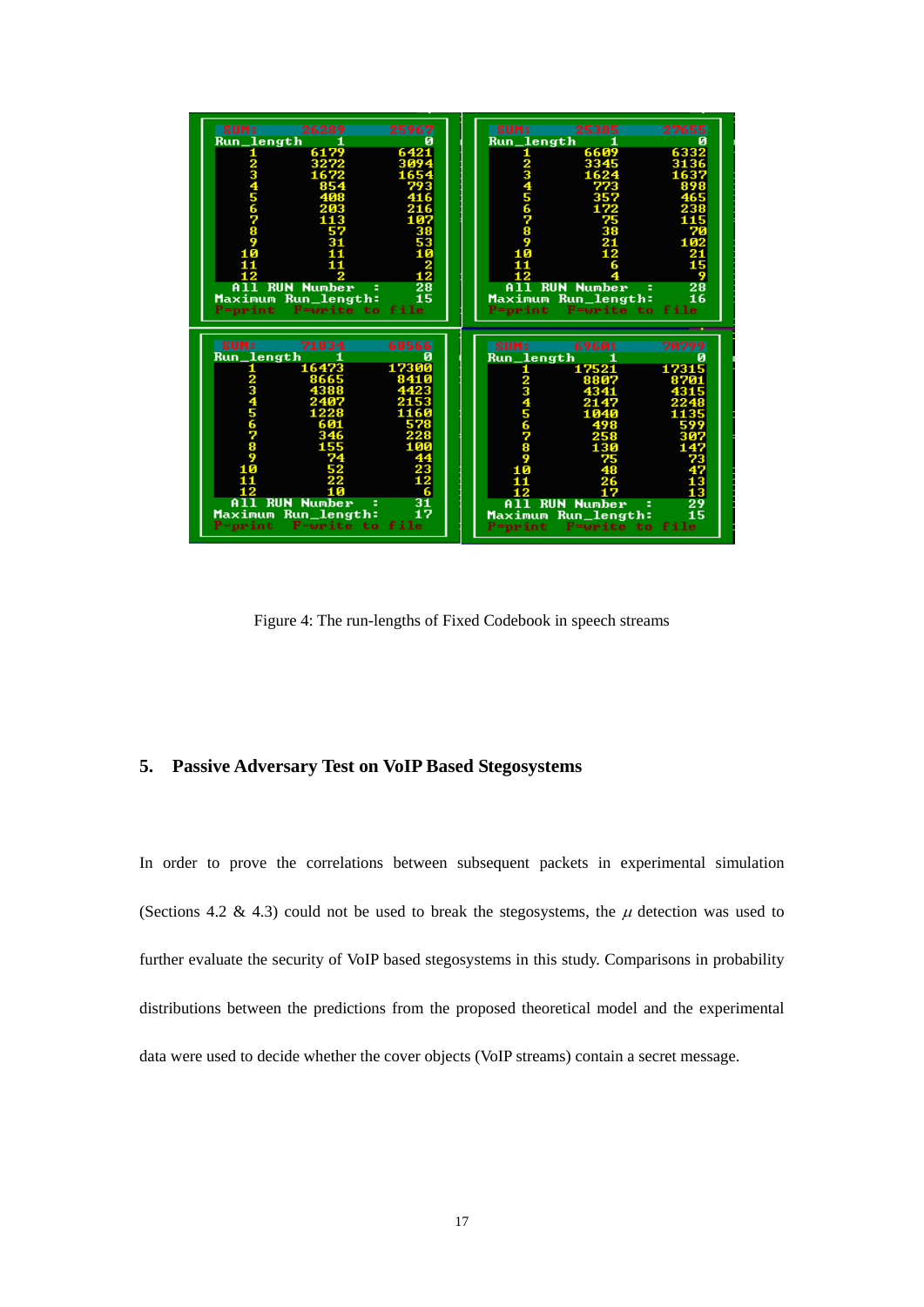| Continuous    | Data1 | Data <sub>2</sub> | Data3 | Data4 | Data <sub>5</sub> | Data6 | Data7 | Data <sub>8</sub> | Data9 | Data10 |
|---------------|-------|-------------------|-------|-------|-------------------|-------|-------|-------------------|-------|--------|
| embedding     |       |                   |       |       |                   |       |       |                   |       |        |
| Pseudo-random | 3.070 | 3.333             | 3.626 | 3.258 | 3.674             | 3.248 | 3.551 | 3.712             | 3.094 | 3.286  |
| sequence      |       |                   |       |       |                   |       |       |                   |       |        |
| Natural       | 7.129 | 6.928             | 6.935 | 7.183 | 7.047             | 7.531 | 6.989 | 6.827             | 6.582 | 7.016  |
| number        |       |                   |       |       |                   |       |       |                   |       |        |

Table 2: Estimated confidence levels for continuous embedding experiments

A series of experiments were conducted by employing STEGOTALK software to generate VoIP based stegosystems. Figure 5 illustrates the experimental environment in which two PCs with STEGOTALK being installed were deployed over the China Education and Research Network (CERNET). Alice and Bob used STEGOTALK to communicate covertly over the CERNET, and Mary, acting as a passive adversary, monitored the covert communication between Alice and Bob.

The STEGOTALK software utilises G.729a codec to encode the speech first and then uses Session Initiation Protocol (SIP) to initiate a Session, which is transmitted over VoIP. The principle of the software is referred to Figure 2 in which steganography in streaming media is carried out by employing two sets of sequences – encrypted keys and synchronization controls.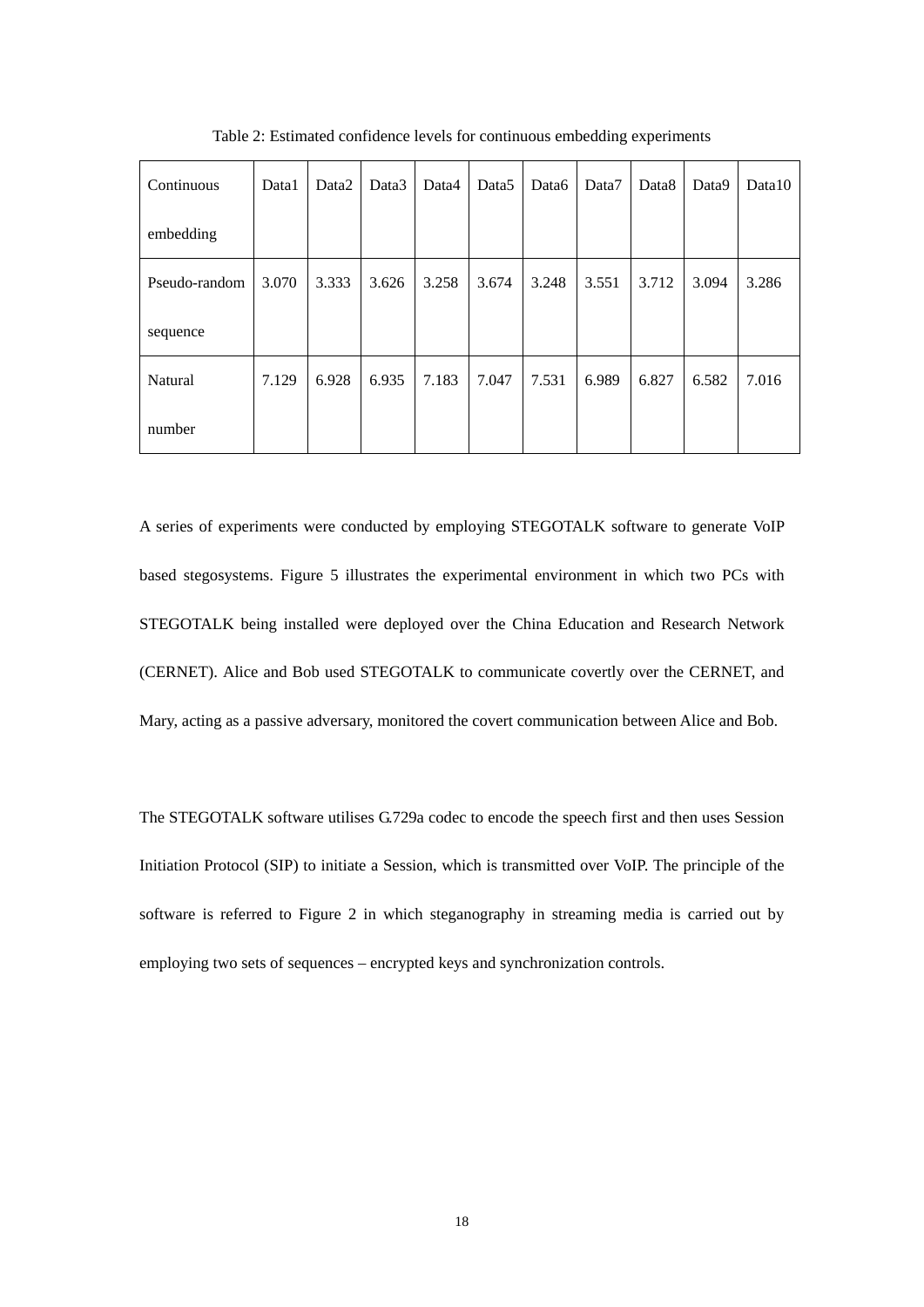

Figure 5: The experimental environment in which Alice and Bob using STEGOTALK

The speech streams of G.729a codec were used as cover objects. Ten test samples (Data1, Data2, …, Data10) were the speech streams with secret messages embedded in a continuous manner, i.e. every packet of the speech streams contained a secret message. Pseudo-random sequences and natural numbers were used as secret messages, respectively. The  $\mu$  detection was used to estimate the embedding confidence level, and the results are listed in Table 2.

For comparison purposes, other specially designed experiments were conducted (Table 3). A key sequence was used in these experiments to ensure only part of VoIP packets were used to embed secret messages, in contrast with the previous experimental group (Table 2) that the embedding rates were 100%. The above-mentioned *N*-level *M* pseudo-random sequences were used to choose what VoIP packets to be used for embedding secret messages. In the experiments, half the packets were used to embed secret messages; that is, the percentage of the packets containing secret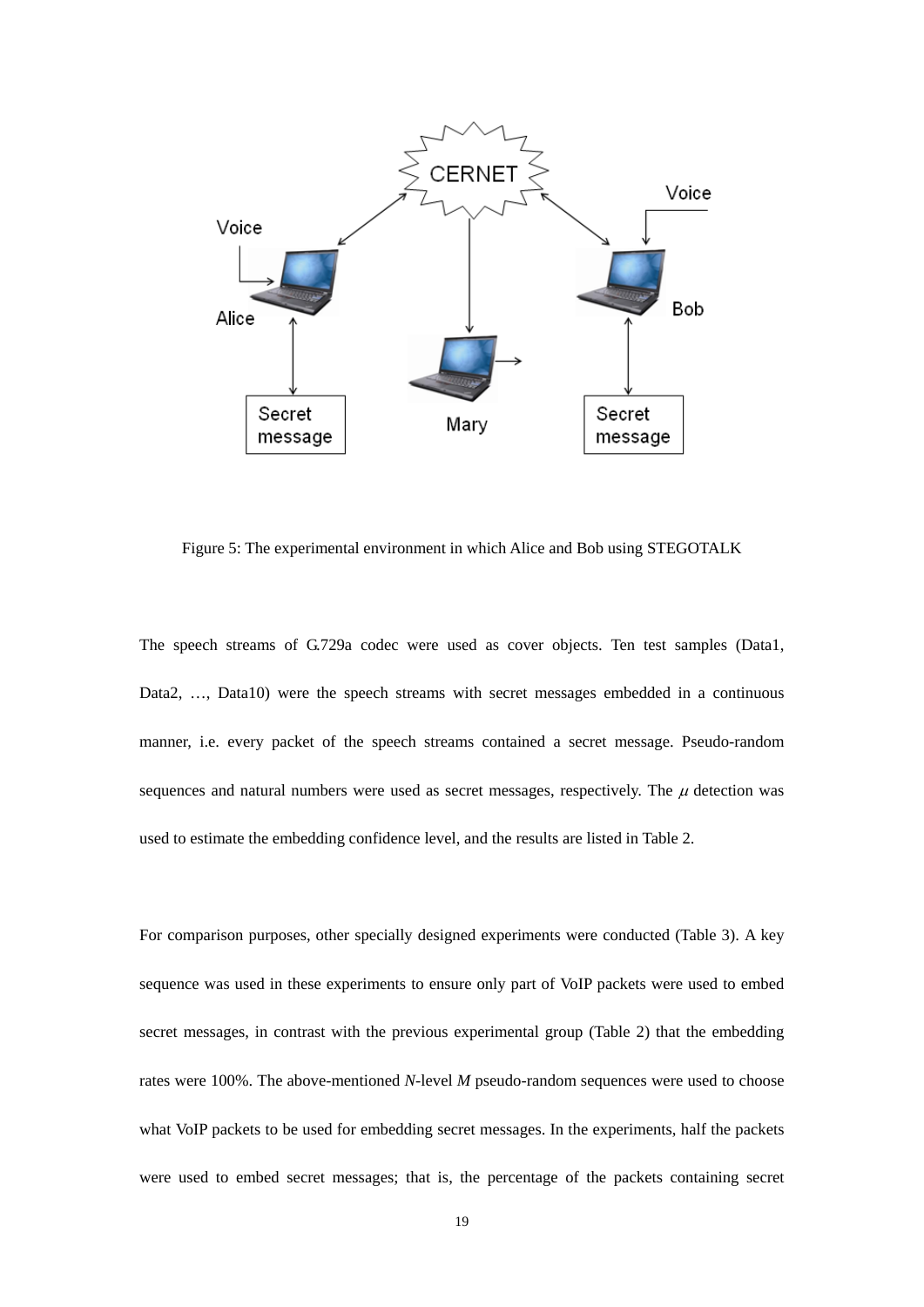messages is 50%. Similar to the first experimental group (Table 2), pseudo-random sequences and natural numbers were employed as secret messages, and the adversary employed  $\mu$  detection to discover the secret messages. Table 3 are the detection results for the 50% embedding experiments.

| 50% embedding  | Data1 | Data2 | Data3 | Data4 | Data5 | Data6 | Data7 | Data8 | Data9 | Data10 |
|----------------|-------|-------|-------|-------|-------|-------|-------|-------|-------|--------|
| Pseudo-random  | 3.216 | 2.950 | 2.847 | 2.784 | 3.018 | 2.918 | 3.174 | 3.658 | 2.958 | 3.085  |
| sequence       |       |       |       |       |       |       |       |       |       |        |
| Natural number | 6.037 | 6.253 | 6.721 | 7.012 | 7.115 | 6.932 | 6.358 | 6.712 | 6.256 | 6.159  |

Table 3: Estimated confidence levels for 50% embedding experiments

A detailed analysis of the results obtained from the two experimental groups (Tables 2 and 3) reveals that there are no much differences in the estimated confidence levels between the continuous embedding experiments (every packet contains a secret message) and the 50% embedding experiments (only half the packets have secret messages embedded). This means it is unlikely to use the statistical measures to detect the existence of the secret messages embedded in the G.729a speech streams. In other words, VoIP based stegosystems are perfectly secure against statistical detection as long as the encrypted secret messages are embedded in the Fixed Codebook of G.729a speech streams.

## **6. Conclusions**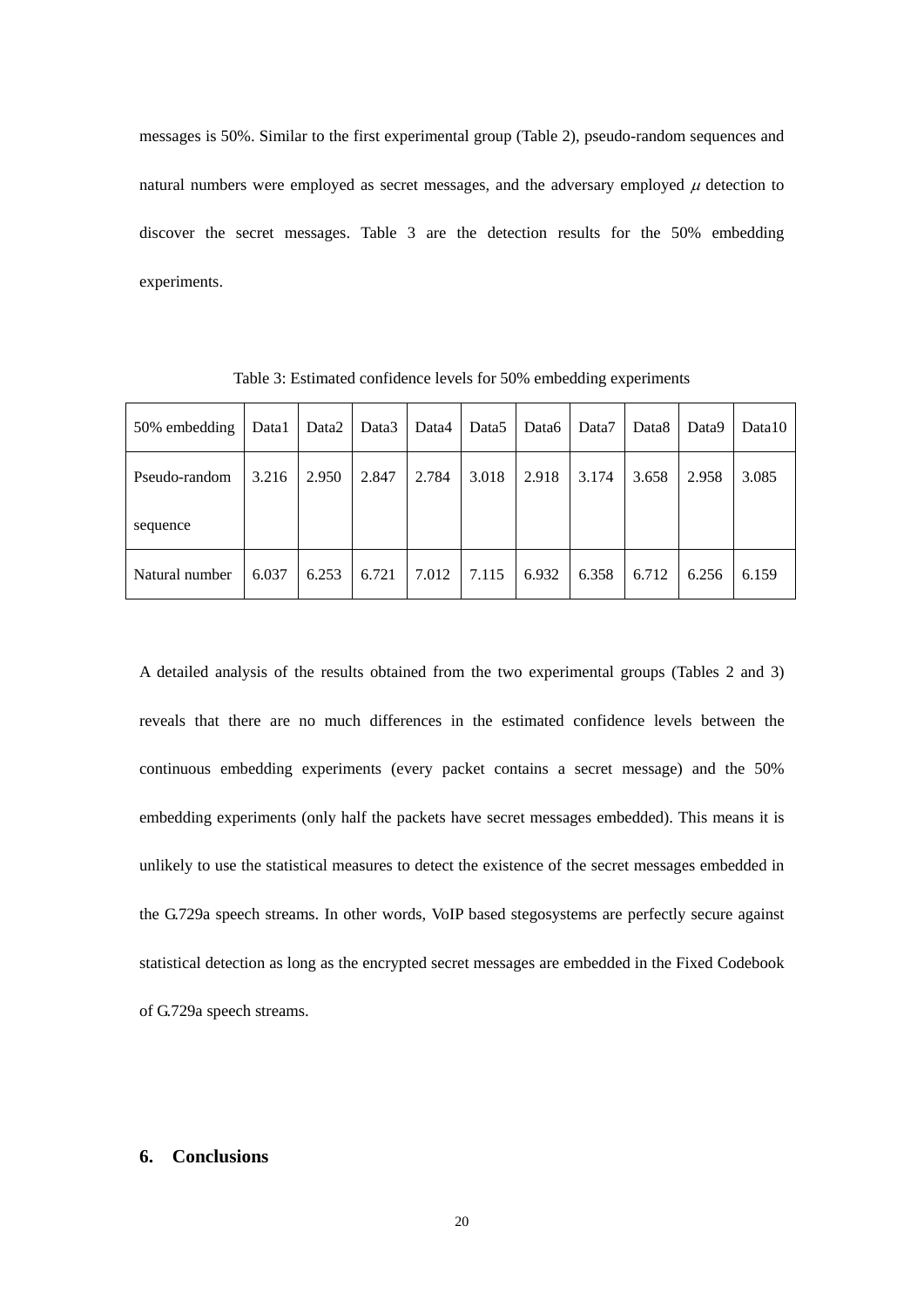Steganography in streaming media is different from steganography in images / audio files because of the real-time embedding and synchronization characteristics of streaming media based stegosystems. The proposed information theoretical model with two pseudo-random sequences is applicable to streaming media based stegosystems. The performance of the proposed model has been evaluated by applying the model to a VoIP based stegosystem to analyse its security. Experimental results indicate the statistical characteristics of the bit stream consisting of fixed codebook parameters in speech frames are analogous to a white-noise sequence. The relative entropy between the speech stream and the encrypted secret message is found to be zero. This leads to the conclusion that it is unlikely to use the statistical measures to detect the existence of the secret messages hidden in speech streams provided that the messages are embedded in the Fixed Codebook in G.729a speech frames. Building a mathematical model to compute the embedding capacity for streaming media based stegosystems is the subject of future work.

#### **Acknowledgements**

This work was supported in part by grants from the National High Technology Research and Development Program of China (863 Program, No. 2006AA01Z444), the National Foundation Theory Research of China (973 Program, No. 2007CB310806), the National Natural Science Foundation of China (No. 60703053, and No. 60773140), and British Government (no. ktp006367). The authors would like to thank anonymous reviewers for their valuable suggestions.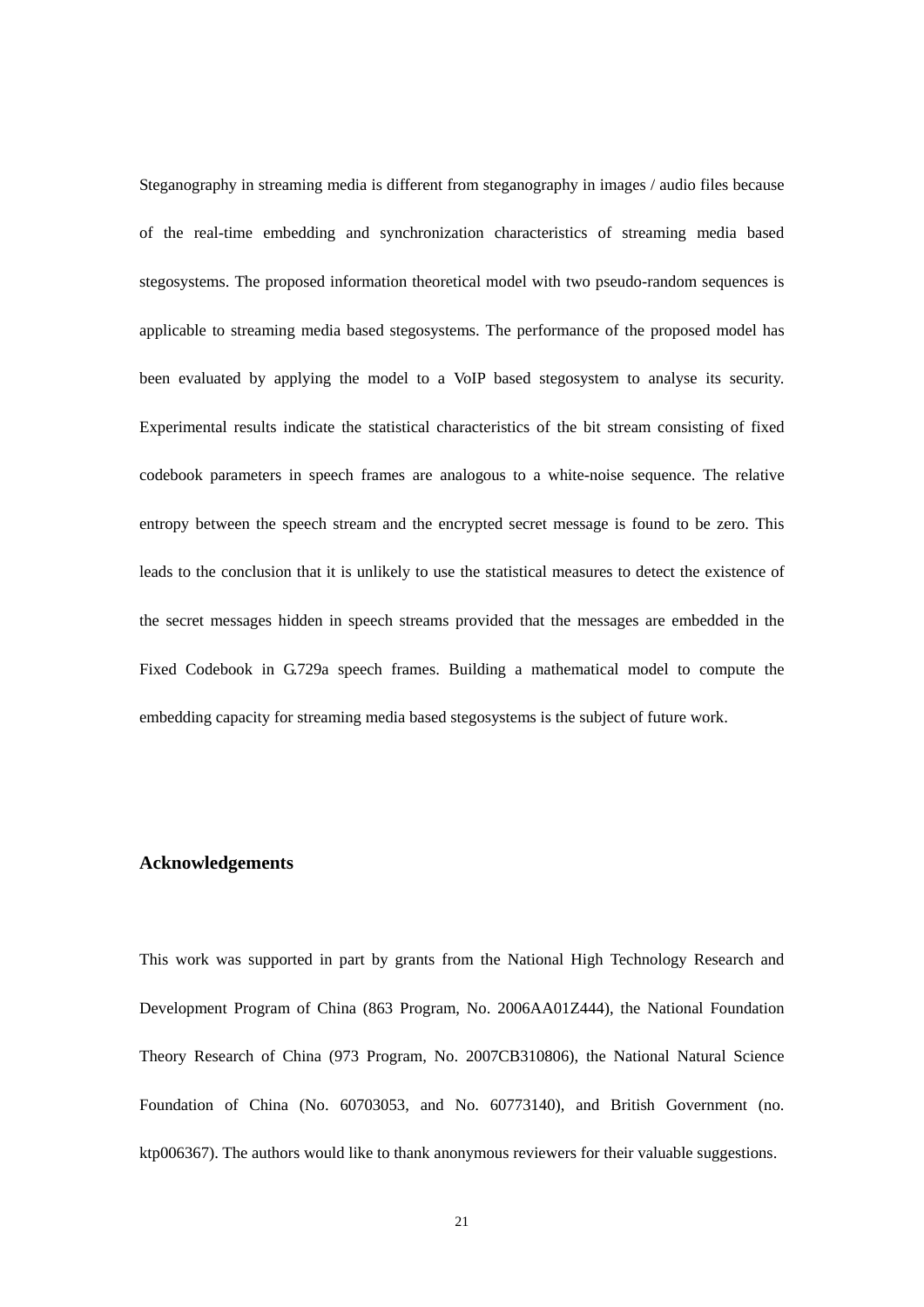#### **REFERENCES**

[1] C.E. Shannon, "Communications theory of secrecy systems," *Bell System Technical Journal*, vol. 28, 1954, pp. 656-715.

[2] J. Zollner, H. Federrath, H. Klimant, A. Pfitzmann, R. Piotraschke, A. Westfeld, G. Wicke, and G. Wolf, "Modelling the security of steganographic systems," in *Information Hiding, 2nd International Workshop*, vol. 1525 of Lecture Notes in Computer Science, Springer, 1998, pp. 344-354.

[3] R.J. Anderson, and F.A.P. Petitcolas, "On the limits of steganography," *IEEE J. of Selected Areas in Communications*, vol. 16, no. 4, 1998, pp. 474-481.

[4] I.J. Cox, T. Kalker, G. Pakura, and M. Scheel, "Information Transmission and Steganography," in *IWDW 2005*, vol. 3710 of LNCS, 2005, pp. 15-29.

[5] P. Sallee, "Model based steganography," in *Int. Workshop on Digital Watermarking*, vol. 2939 of Lecture Notes in Computer Science, Springer, 2004, pp. 154-167.

[6] C. Cachin, "An information-theoretic model for steganography," in *Information Hiding, 2nd International Workshop*, vol. 1525 of LNCS, Springer, 1998, pp. 306-318.

[7] F.A.P. Peticolas, R.J. Anderson, and M.G. Kuhn, "Information Hiding - A Survey," *IEEE Trans. Proc. Thy.*, vol. 87, no. 7, July 1999, pp. 1062-1078.

[8] C. Grothoff, K. Grothoff, L. Alkhutova, R. Stutsman, and M.J. Atallah, "Translation-based steganography," in *Proceedings of Information Hiding Workshop*, Springer-Verlag, 2005, pp. 213-233.